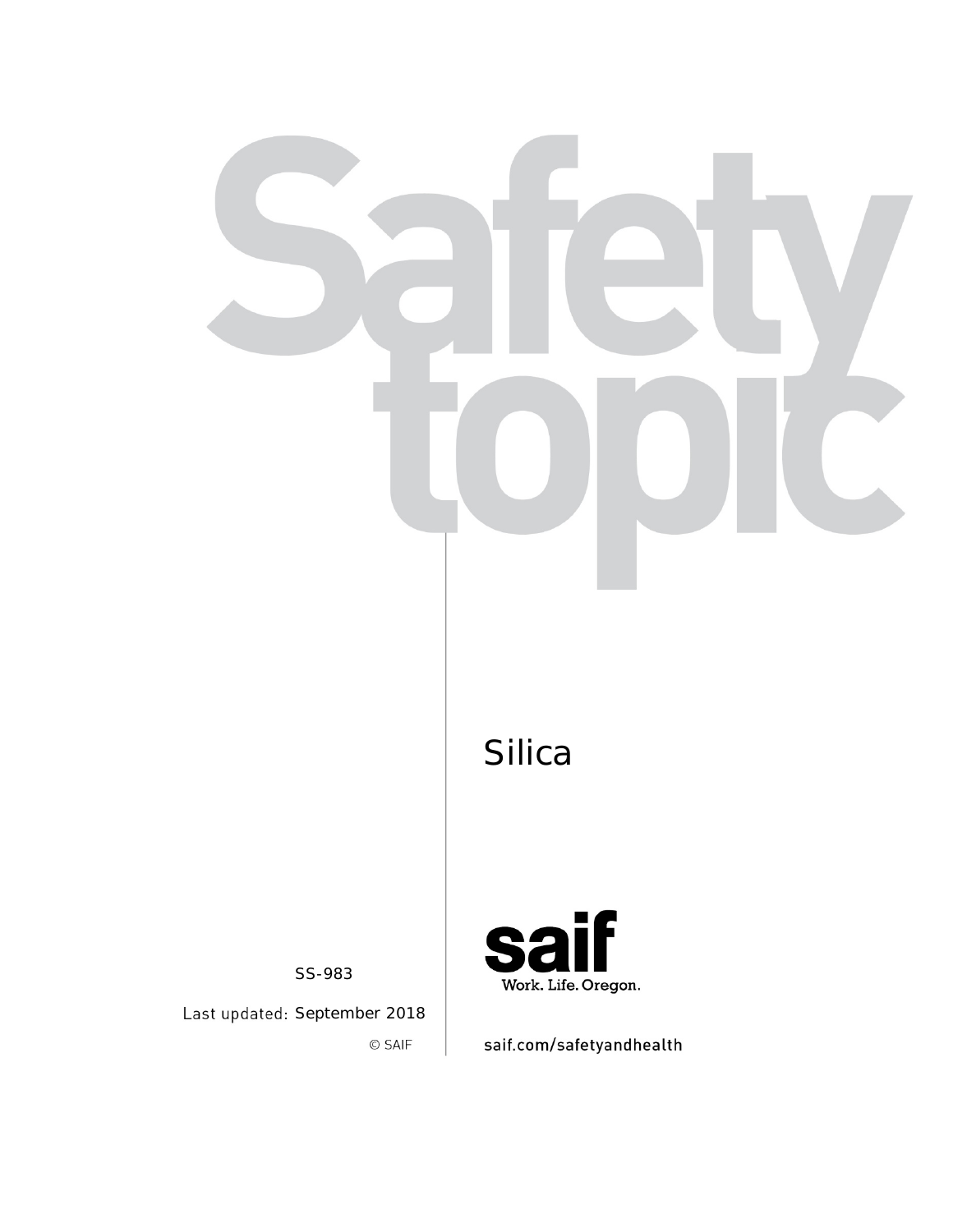

## **Table of Contents**

| Respiratory protection (including Table 2: respiratory protection for silica      |  |
|-----------------------------------------------------------------------------------|--|
|                                                                                   |  |
|                                                                                   |  |
|                                                                                   |  |
|                                                                                   |  |
|                                                                                   |  |
|                                                                                   |  |
|                                                                                   |  |
|                                                                                   |  |
| Appendix 1a: Requirements when Table 1 specific exposure control methods are      |  |
|                                                                                   |  |
| Appendix 1b: Requirements for using objective data or when air sample results are |  |
| Appendix 1c: Requirements when air sample results are at or above the AL and less |  |
|                                                                                   |  |
| Appendix 1d: Requirements when air sample results are at or above the PEL (> 50   |  |
|                                                                                   |  |
| Appendix 1e: Requirements when air sample results are at or above the PEL (> 50   |  |
|                                                                                   |  |
|                                                                                   |  |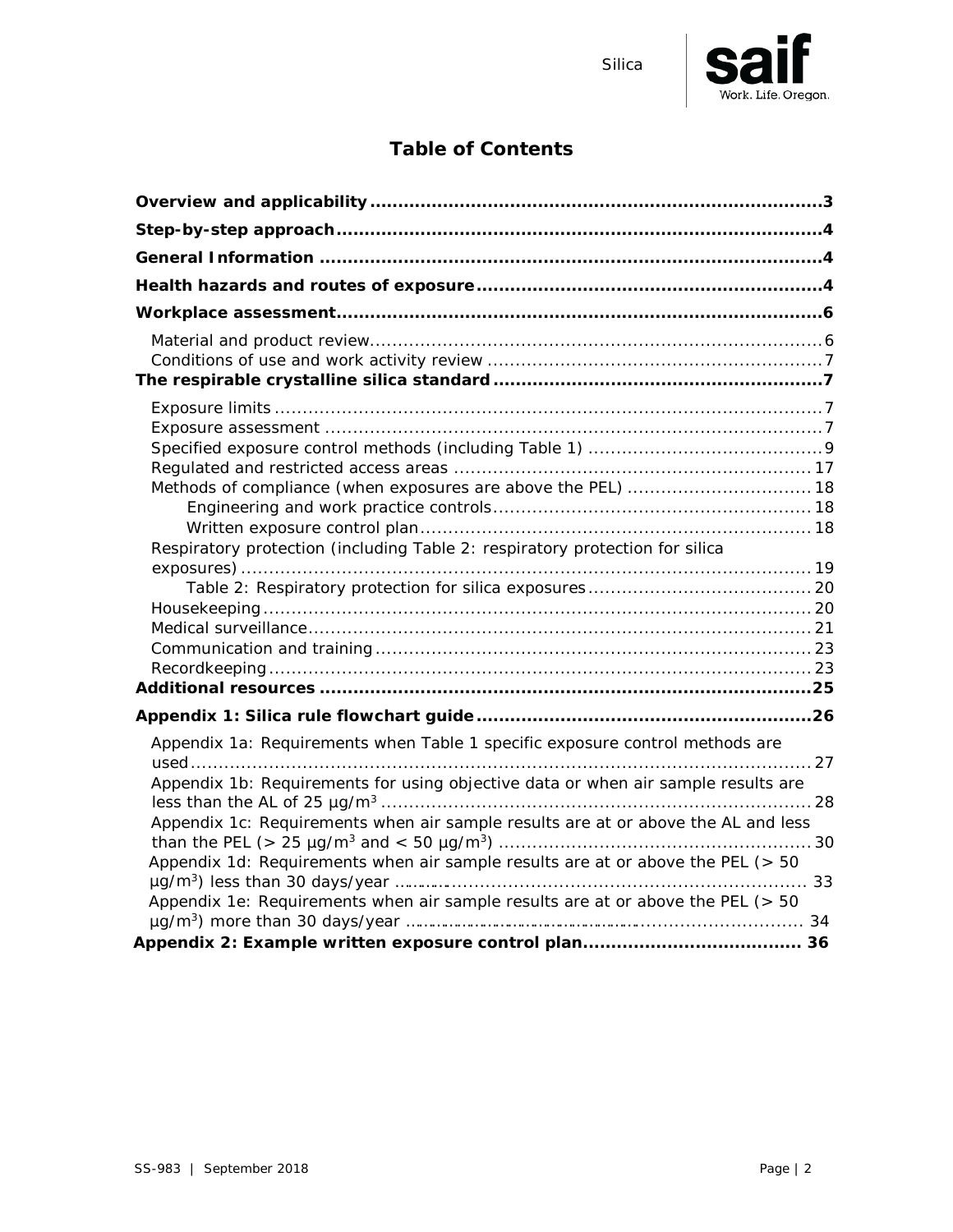

#### <span id="page-2-0"></span>**Overview and applicability**

The federal Occupational Safety and Health Administration (OSHA) recently issued new rules to protect workers from occupational exposure to respirable crystalline silica. The original permissible exposure limit (PEL) used by OSHA to protect workers was set in 1971. Studies have shown that the previous PEL was not protective enough to prevent significant risk of developing silicosis, lung cancer, chronic obstructive pulmonary disease, and kidney disease. In addition, new uses for silica, such as stone or artificial countertop fabrication and hydraulic fracturing, have emerged providing new exposure scenarios to address.

Oregon OSHA combined the 2016 federal construction and general industry (including maritime) silica rules into one set of rules applicable to these industries. The rules not only reduce the exposure limit, they take a comprehensive approach to protecting workers by creating an action level and requiring exposure assessments, engineering and other controls, a written exposure control plan, respiratory protection, medical surveillance, regulated/restricted access areas, education and training, and recordkeeping.

SAIF developed this guide to provide employers with knowledge of the health effects and protective measures for controlling exposures to respirable crystalline silica. A step-by-step approach is provided for businesses to use in order to determine applicability of the rules to their organizations and implement efforts to protect worker safety and health.

Oregon OSHA silica rules (437-002-1053 through 437-002-1065) are outlined in this guide.

Resources at the end of the guide include a respirable crystalline silica exposure decision-making process map, appendices that describe requirements based on exposure levels, and an example written silica exposure control plan.

Exemptions from the new respirable crystalline silica rules include:

- 1. Agricultural operations.
- 2. Exposures resulting from *processing sorptive clays* (such as kitty litter). This exclusion is based on the fact that this type of silica is typically occluded (blocked with ions) or coated and does not pose the same level of health risks as crystalline silica.
- 3. Operations where *objective data* demonstrate employee exposures will remain below the 25 micrograms per cubic meter  $(\mu q/m^3)$  as an eighthour time-weighted average (TWA) under any foreseeable conditions.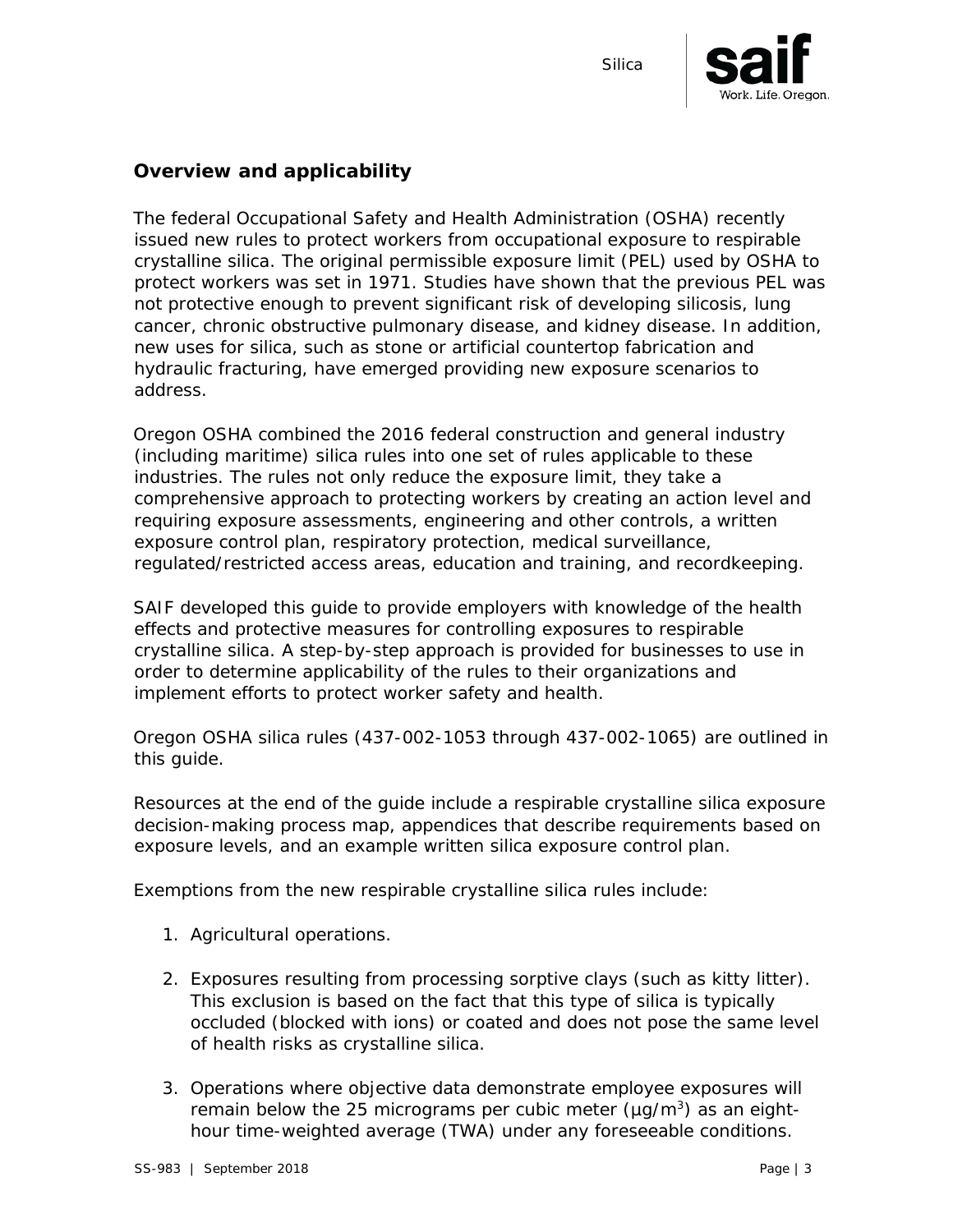

#### <span id="page-3-0"></span>**Step-by-step approach**

Follow the steps listed below to ensure you are protecting workers' health and safety and complying with the new requirements.

- 1. Review your worksite materials and products to determine whether you have the type of regulated (crystalline) silica at your facility or construction site.
- 2. Review your work activities and conditions of use to determine whether or not exposures to crystalline silica may occur.
- 3. Review the Oregon OSHA rules on silica (437-002-1053 through 437002- 1065).
- 4. If you have silica at your workplace, clearly identify the staff responsible for developing, implementing, and monitoring the respirable crystalline silica program. If there is an airborne exposure to respirable crystalline silica, monitor the airborne levels by having initial and periodic air sampling conducted. Implement program elements based on air sampling results.
- 5. Follow the Silica Rule Flowchart Guide to complete your program. (See Appendix 1.)

#### <span id="page-3-1"></span>**General information**

Silica, or silicon dioxide, is a specific type of silicate and is found as a naturallyoccurring component of sand, rock, soil, clays, granite, certain minerals, and some living organisms. There are different forms of silica: crystalline and noncrystalline forms (amorphous type). The three types of crystalline silica of concern to human health are quartz (most common), cristobalite, and tridymite.

Silica has been known since ancient times and today is used in many different industrial activities and commercial products. Some industries such as mining, construction, and granite quarrying involve disturbing silica-containing materials. Many industries, including dental labs, pottery and ceramics, glass making, abrasive blasting, and cement production, utilize sand and other silicacontaining products.

#### <span id="page-3-2"></span>**Health hazards and routes of exposure**

Certain factors can affect the potential toxicity of silica. The crystalline form has sharp edges that can damage living tissue. Also, the age of the crystalline particle, the presence of impurities, or coating on the particle surface may either reduce or increase the health hazard. Since workplace settings and types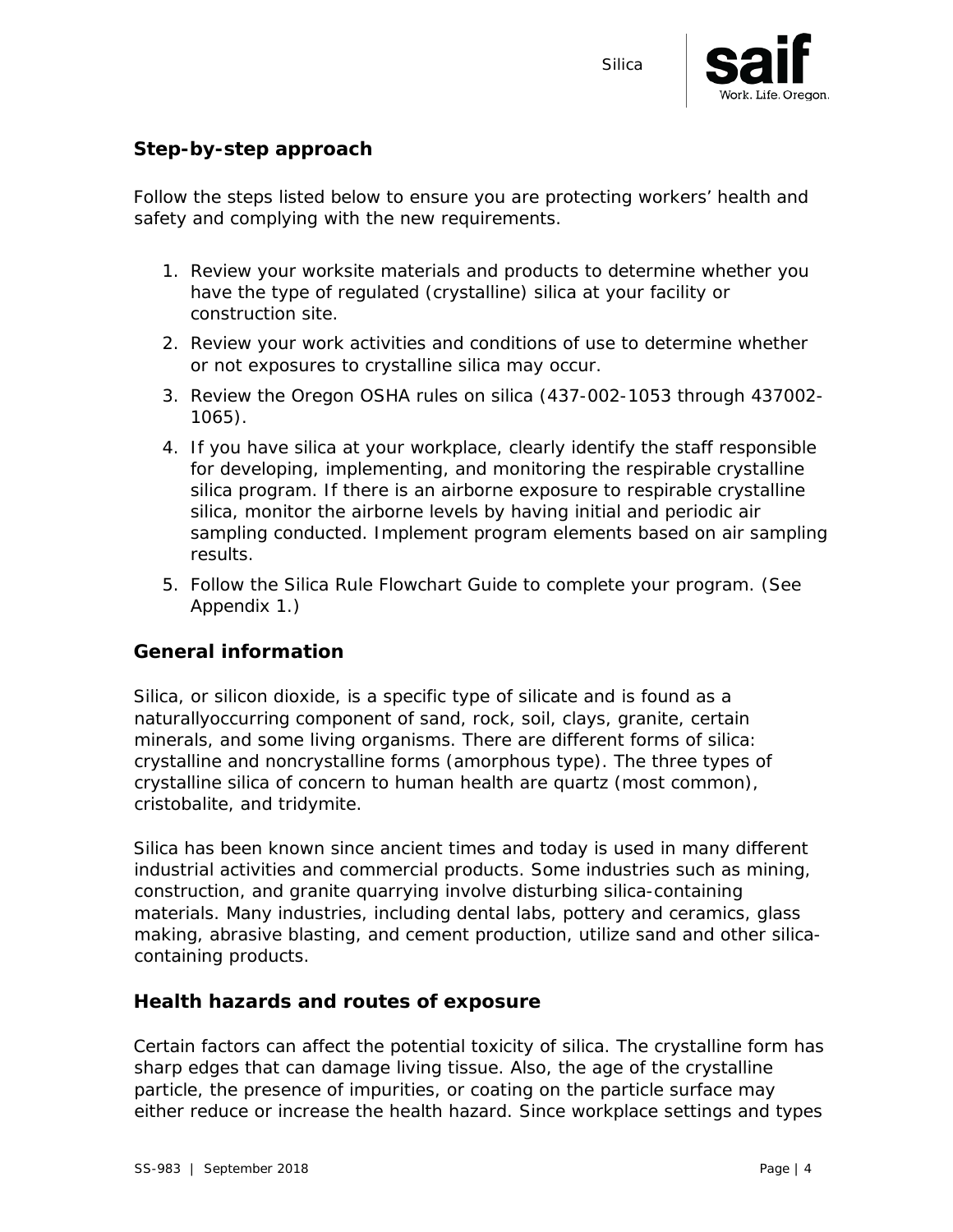

of silica vary, the exposure risk to workers of a given level of respirable crystalline silica may not be equivalent in different work environments.

#### **Health hazards**

Several types of adverse lung health effects have been associated with respirable crystalline silica exposures. Some of these diseases are listed below.

#### *Silicosis*

Respirable crystalline silica structures, as opposed to non-crystalline (amorphous) structures, present a unique health hazard. The crystalline silica particles cause lung tissue to react and form fibrotic nodules and scarring around the trapped particles. The formation of these nodules can develop into a disease condition referred to as silicosis, a slowly progressive, irreversible, and potentially fatal disease. Even with cessation of exposure, disease progression can continue once established. There are three types of silicosis; acute, chronic, and accelerated.

Initially, workers with silicosis may have no symptoms. As the disease progresses, however, symptoms begin to emerge. Difficulty breathing, coughing, weight loss, weakness, fever, and night sweats may begin to occur. Significant loss of lung capacity and gas exchange function, and increased airflow obstruction occur in the later stages of silicosis. Respiratory failure may occur with advanced and severe cases. On average, those with silicosis have a life span approximately 11 years shorter than those without the disease (NIOSH, 2008c; NORMS database).

#### *Infectious tuberculosis (TB)*

An increased risk for lung infections, including tuberculosis (TB), exists with silicosis due to the reduced immune capacity of the lungs.

#### *Other non-malignant respiratory diseases*

Chronic obstructive pulmonary diseases (COPD), such as emphysema and chronic bronchitis, have been observed in silica-exposed workers.

#### *Cancer*

The International Agency for Research on Cancer (IARC) has classified respirable crystalline silica as a Group 1 human carcinogen. This means there is sufficient scientific evidence that it causes cancer in humans. The most studied type of cancer associated with inhalation of respirable crystalline silica is lung cancer. However, increases in risk of other cancers such as larynx, nasopharynx, stomach, and esophageal cancer have been suggested in scientific studies.

#### *Kidney and immune system diseases*

Several types of kidney disease have been associated with silica exposure. Autoimmune diseases, such as scleroderma, rheumatoid arthritis, and systemic lupus erythematosus, have also been linked to silica exposures.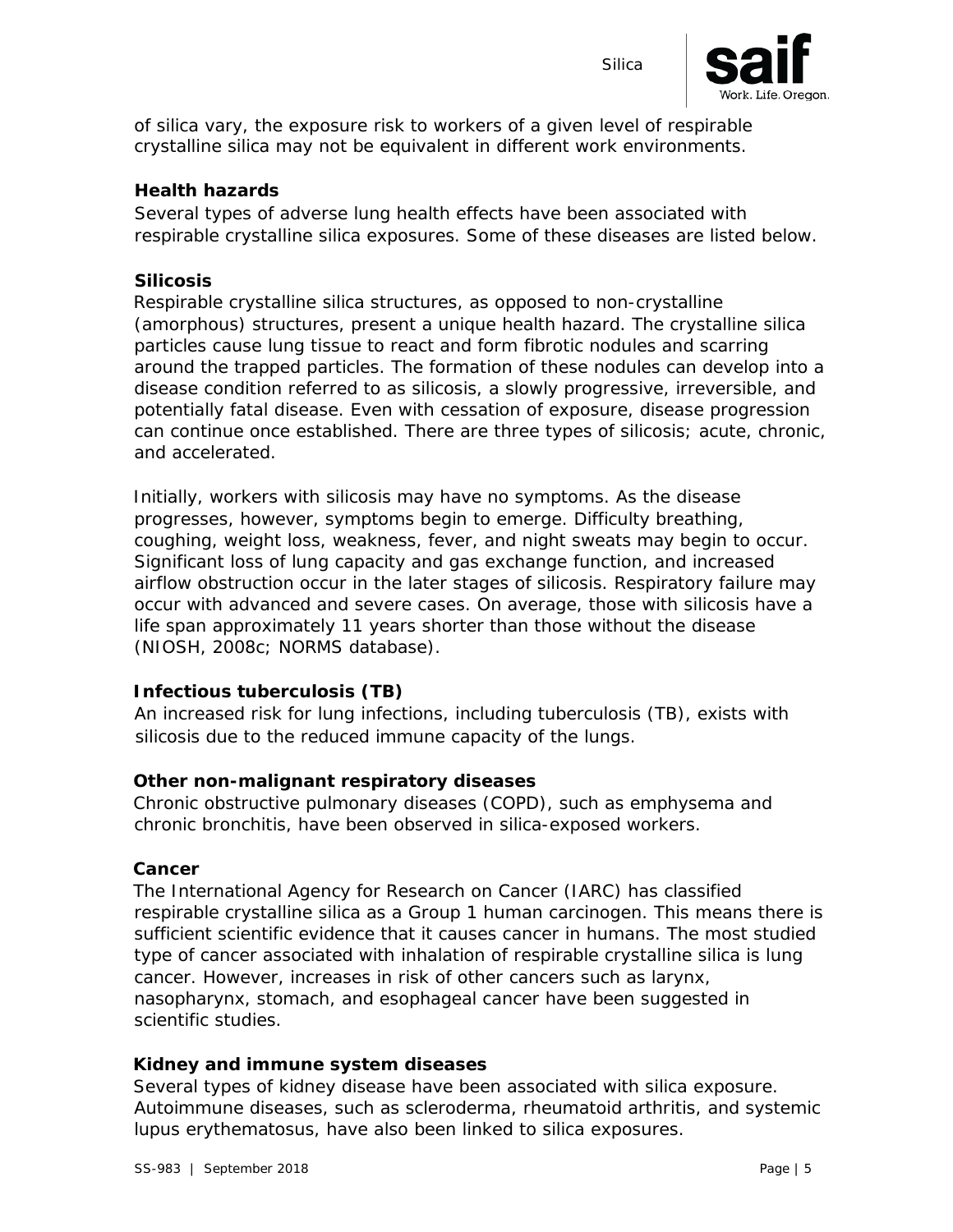

Any of these conditions make it difficult or even impossible to work and result in significant and permanent functional limitations, reduced quality of life, and sometimes death.

#### **Exposure route**

Inhalation is the route of exposure for respirable crystalline silica. In general, silica particles vary in size. Larger particles get entrapped in the nose, throat, larynx, trachea, and bronchi from which they can be expectorated (coughed up) or swallowed into the digestive tract. Respirable-sized particles penetrate deeper into the lungs. Crystalline silica containing substances can become respirable sized particles when workers grind, cut, drill, or crush materials that contain crystalline silica.

Exposures to respirable crystalline silica can also occur when mixing or handling raw materials in other industrial activities if small particles become airborne and are inhaled. For example, cutting open bags that have silica-containing product and pouring out the contents can generate airborne silica dust.

#### **Factors affecting health risk**

Research has shown that smoking doubles the negative effects of silica dust exposure. A strong correlation has been reported for increased risk of lung cancer among silica-exposed workers who smoke and have silicosis.

#### **Factors affecting occupational exposure risk**

The use of controls in the workplace to prevent exposures to respirable crystalline silica is required when air concentrations are above the permissible exposure limit. However, if these controls are not used or are used improperly, exposure risk increases. Personal protective equipment is often used in conjunction with engineering and other controls to protect workers. When respiratory protection is worn, a proper fit is a significant factor in reducing exposure risk.

#### <span id="page-5-0"></span>**Workplace assessment**

#### <span id="page-5-1"></span>*Material and product review*

Many construction sites typically contain well-known sources of silica such as sand, stone, soil, and concrete. Geological surveys can provide some information on soil, rock, and minerals at a construction site. Products containing silica are used in the construction and general (including maritime) industries. Glass makers, mineral wool manufactures, abrasive blasting operations, and dental laboratories are just a few of the many industries that use silica-containing materials.

Some products that contain silica may not be so commonly known or easily identified. A safety data sheet (SDS) should provide information helpful in determining silica content of manufactured products. The hazard identification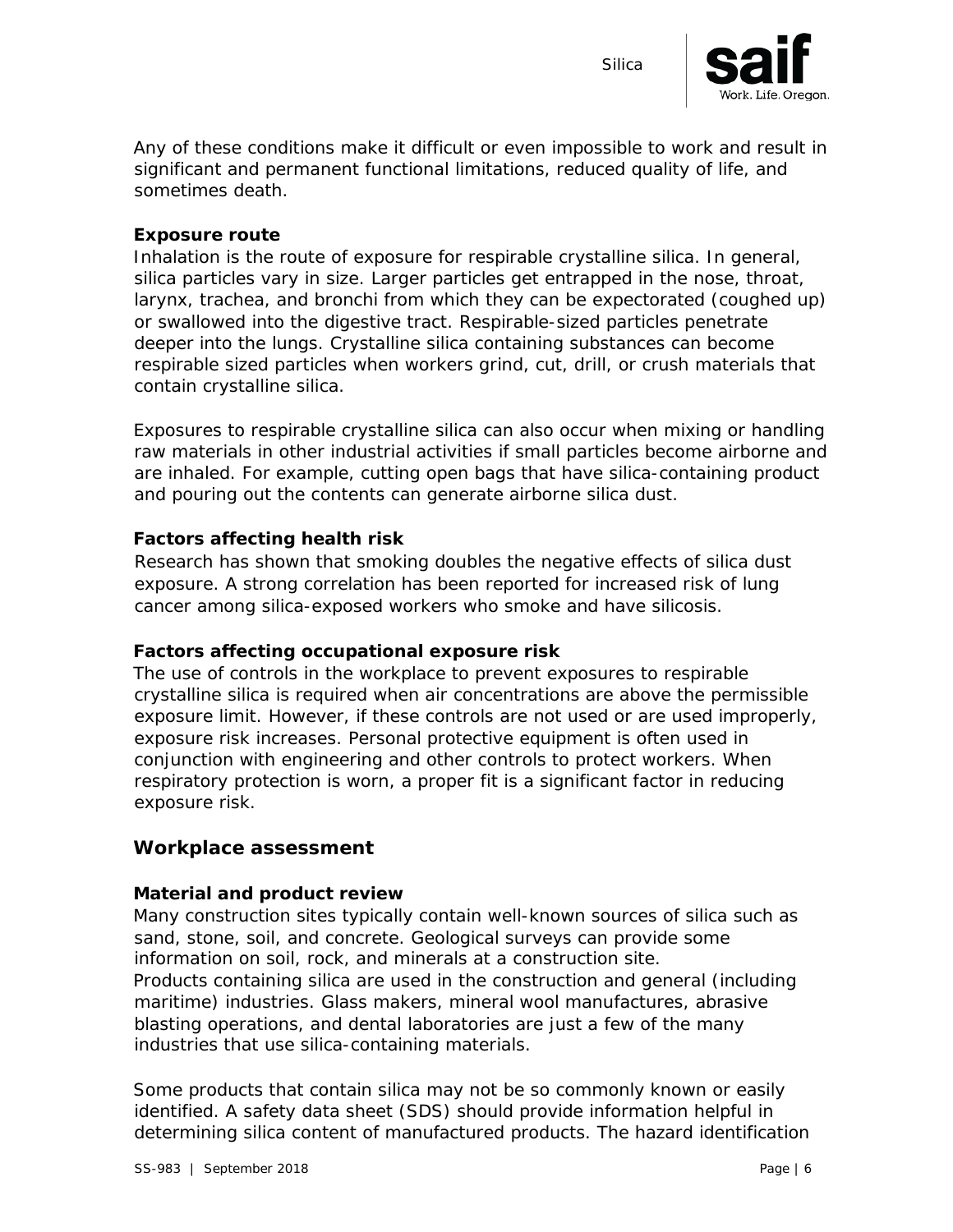

section and/or composition (ingredient) section should include this information. The exposure controls/personal protection section, and/or the toxicological information section should also indicate whether or not silica is in the product and explain potential health effects (such as silicosis or lung cancer). SDSs should have descriptive words that indicate silica content such as the following:

- Crystalline silica
- SiO<sub>2</sub>
- Silica dust
- Silica
- Quartz
- Sand

#### <span id="page-6-0"></span>*Conditions of use and work activity review*

A review of work activities associated with silica-containing products and materials should be conducted. Any activities that may generate airborne dust should be carefully assessed. Some processes use silica bound in a matrix (occluded) or amorphous (non-crystalline) silica. These materials are not the same as crystalline silica particles and are considered not as hazardous. Process knowledge along with product knowledge is essential for assessing the workplace and work tasks for potential risk of crystalline silica exposures.

#### <span id="page-6-1"></span>**The respirable crystalline silica standard**

#### <span id="page-6-2"></span>*Exposure limits*

The development and application of an action level (AL) provides a trigger for implementing specific controls and efforts to reduce worker exposures. The AL is 25 micrograms of respirable silica quartz per cubic meter of air  $(25 \mu g/m^3)$ averaged over an eight-hour period. The new action level aligns with the American Conference of Governmental Industrial Hygienists (ACGIH®) threshold limit value (TLV®) which was established in 2009.

The permissible exposure limit is 50  $\mu$ g/m<sup>3</sup> averaged over an eight-hour period. Employers must ensure that no employee is exposed above the established permissible exposure limit (PEL).

#### <span id="page-6-3"></span>*Exposure assessment*

Employers are required to determine employee exposures to respirable crystalline silica unless one of the specific exposure control methods detailed in Table 1 are used. There are two options provided for assessing employee exposures: the performance option and the scheduled monitoring option.

#### *Performance option*

An assessment of employee exposure may consist of objective data and/or air monitoring data that accurately characterizes employee exposures to respirable crystalline silica. An employer must demonstrate through objective data that any material containing silica or any specific process, operation, or activity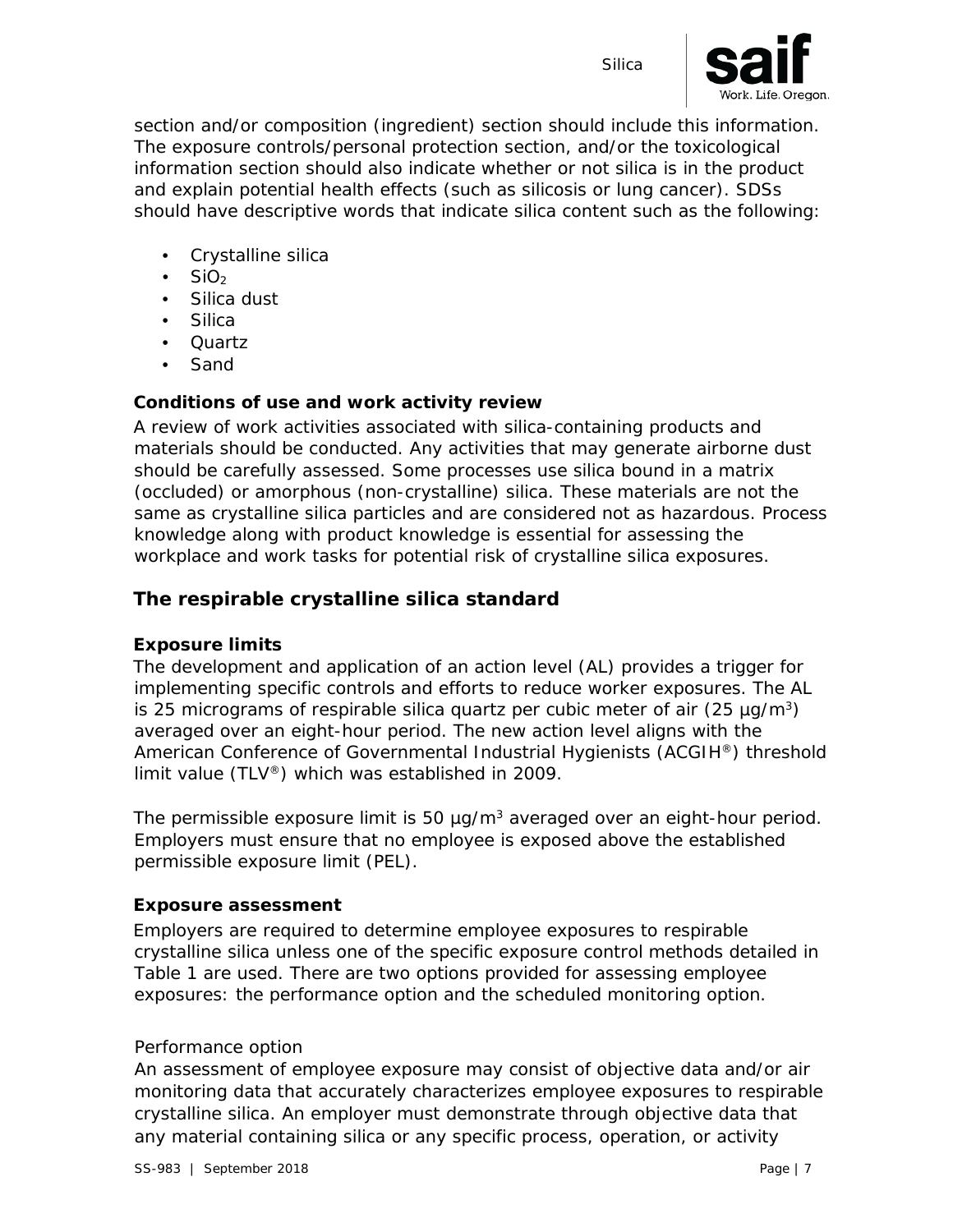

involving silica-containing materials cannot release respirable crystalline silica dust in concentrations at or above  $25 \mu q/m^3$  as an eight-hour TWA under any expected conditions of use.

Objective data means "information, such as air monitoring data from industrywide surveys or calculations based on composition of a substance, demonstrating employee exposure to respirable crystalline silica associated with a particular product or material or a specific process, task, or activity." The data must reflect work conditions closely resembling or with a higher exposure than the tasks, controls, processes, materials, and/or environmental conditions in the current work activities.

Objective data can consist of monitoring data obtained prior to the effective date of the rule. It can also consist of size-specific real-time monitoring, material information, such as safety data sheets or geoengineering sample analysis, or any other form of alternative information where the definition is satisfied. However, objective data cannot include exposures below the action level due to engineering or other controls in place.

#### *Scheduled monitoring option (a.k.a. periodic monitoring option)*

Initial monitoring must first be performed to determine eight-hour TWA exposures for each employee. One or more breathing zone samples must be obtained that represent employees on each shift, job classification, and work area. If there are a number of employees who share the same tasks, shifts, and/or job classification, a representative number of samples can be taken to determine similar exposure groups. If representative sampling is done instead of sampling all employees, the employer shall sample the employee(s) expected to have the highest respirable crystalline silica exposures.

The employer requirements based on initial monitoring results are listed below:

- 1. If initial monitoring results are below AL ( $<$ 25 µg/m<sup>3</sup>), monitoring may be discontinued for those employees.
- 2. If initial monitoring results are at or above AL and below PEL ( $>$ 25 µg/m<sup>3</sup>) and  $\leq$  50 µg/m<sup>3</sup>), then monitoring must be repeated within six months of the most recent monitoring event.
- 3. If initial monitoring results are above the PEL ( $>$ 50  $\mu$ g/m<sup>3</sup>), then monitoring must be repeated within three months of most recent monitoring.
- 4. If monitoring results, other than initial sampling results, are below the AL  $\left($  <25  $\mu$ g/m<sup>3</sup>), then repeat monitoring within six months of most recent monitoring event until two consecutive measurements taken seven or more days apart are below the AL. If this occurs, then monitoring can be discontinued for those employees.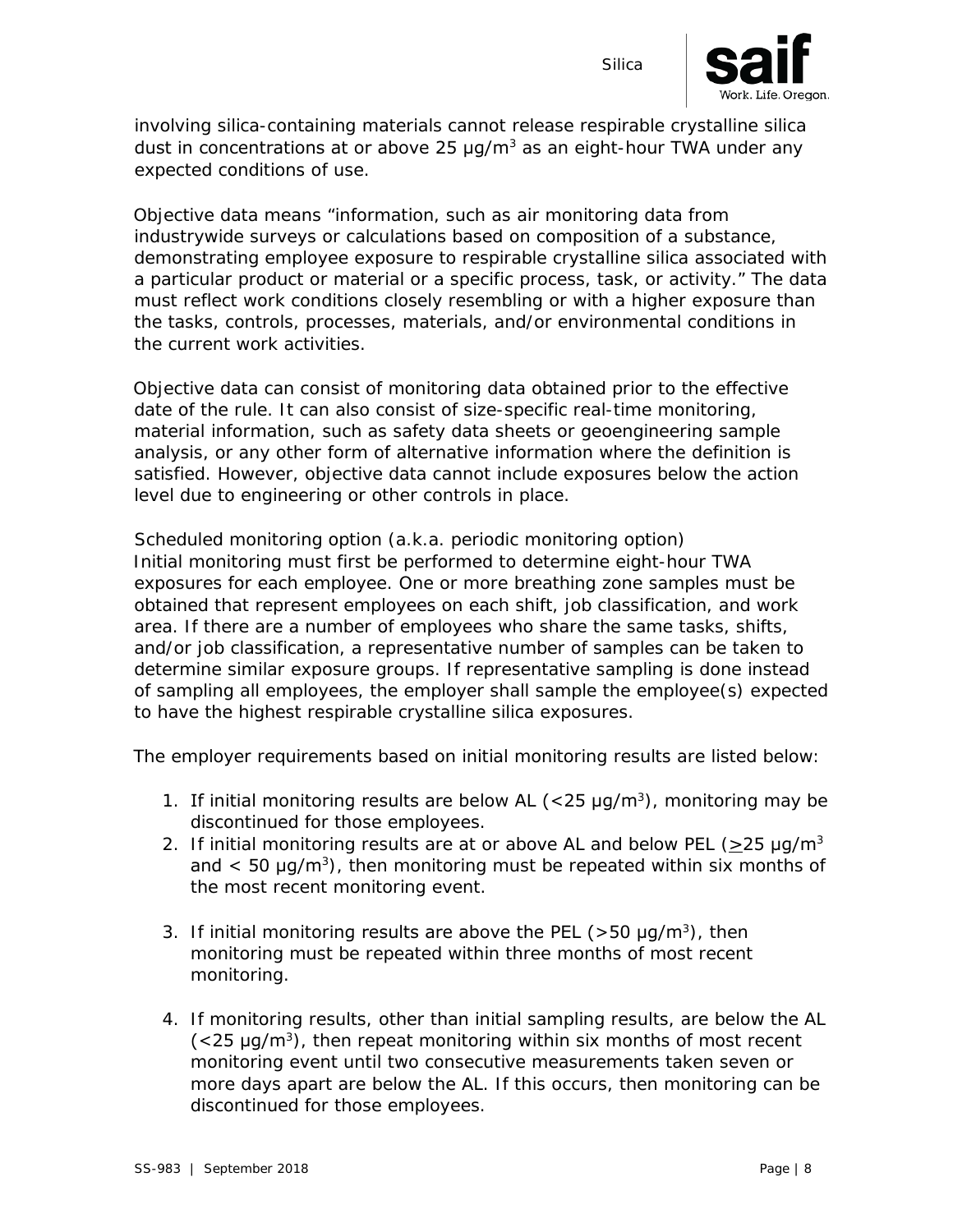

#### *Methods of sample collection and analysis*

Employers must ensure that all samples taken to determine employee exposure are *collected* using approved sampling methods (for respirable-sized particles) and *evaluated* by an accredited laboratory that analyzes air samples for respirable crystalline silica according to approved analytical methods.

A link to Oregon OSHA's approved methods of sample analysis is included in the resource section of this guide.

Air sampling results should be reported in total respirable crystalline silica (RCS) which contains analyzed concentrations for quartz, cristobalite, and tridymite forms of silica. The RCS concentration is compared to the exposure limits.

#### *Reassessment of exposures*

If changes in the workplace may result in new or additional exposures at or above the action level, a new exposure assessment must be conducted to accurately represent the changed conditions and exposures.

#### *Employee notification of exposure assessment results*

Employers must notify all affected employees of the results either by providing individual results in writing or by posting the results in an appropriate, accessible location for all affected employees.

The time requirements for reporting exposure results are listed below:

- Construction employees must receive the results of exposure monitoring within five working days of employer receipt of results.
- All other employees must receive the results of exposure monitoring within 15 working days of employer receipt of results.

#### *Observation of exposure monitoring*

Affected employees or their designated representatives must be provided an opportunity to observe any monitoring of employee exposure to respirable crystalline silica.

If entry into a regulated or restricted access area is required to observe monitoring, personal protective equipment and clothing must be provided at no cost to the observer. The employer is required to ensure the observer used the equipment and clothing.

#### <span id="page-8-0"></span>*Specified exposure control methods (including Table 1)*

Certain tools and equipment used in construction-type work activities can be retrofitted with dust controls. Specific work practices can provide additional dust controls. Wet methods, exhaust ventilation, and enclosures are some examples of specific exposure controls methods to reduce exposure when handling crystalline silica-containing materials.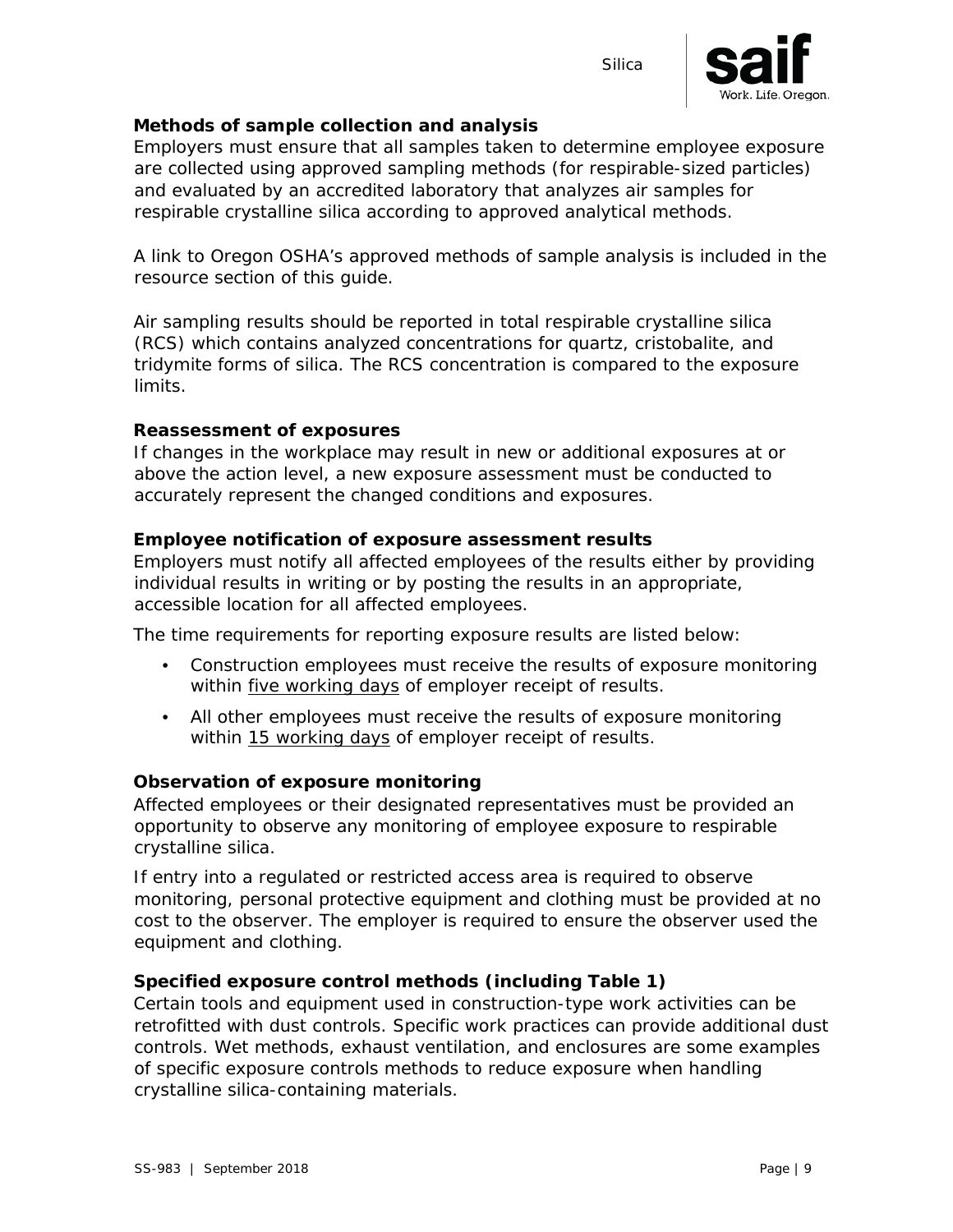

#### *Indoor and enclosed area tasks*

Tasks performed indoors or in enclosed areas must include a means of exhaust to minimize dust accumulation.

#### *Wet methods*

Workers can wet surfaces or use equipment with water delivery systems designed to deliver water at the cutting or grinding surface. The water flow rate must be sufficient to minimize the release of visible dust. An example of a wet method is a wet saw used for cutting tile or concrete.

#### *Ventilation*

Local exhaust ventilation systems capture dust at the source. This type of dust control method is very efficient when designed for the tool or equipment. Highefficiency particulate air (HEPA) filtration must be used to ensure redistribution of dust does not occur. An example of a ventilation control is a rotary hammer drill equipped with a vacuum and HEPA filter for dust control.

#### *Enclosures*

Enclosures provide a barrier to separate the worker from the dust source. Seals must be airtight to provide appropriate dust control. Enclosed cabs or booths on vehicles and large equipment must be under positive pressure and temperature controlled, have airtight seals and gaskets, and have properly functioning doors and closing mechanisms. In addition, the enclosure must have an air intake filter with a minimum efficiency rating value (MERV) rating of 16 or better and be maintained as free from settled dust as practicable. A rock drilling rig with an enclosed cab is an example of a dust control method for a construction activity.

Some specific exposure control methods have been deemed acceptable by Oregon OSHA. These methods are included in Table 1.

Air sampling is not required when construction employees engage in tasks using the specific exposure controls outlined in Table 1.

In addition, air sampling is not required when non-construction employees, such as building maintenance personnel, engage in tasks using the methods in Table 1 as long as:

- The task is indistinguishable from a construction task listed; and
- The task will not be performed regularly in the same environment; and
- The specific controls and respiratory protection are fully implemented according to the table.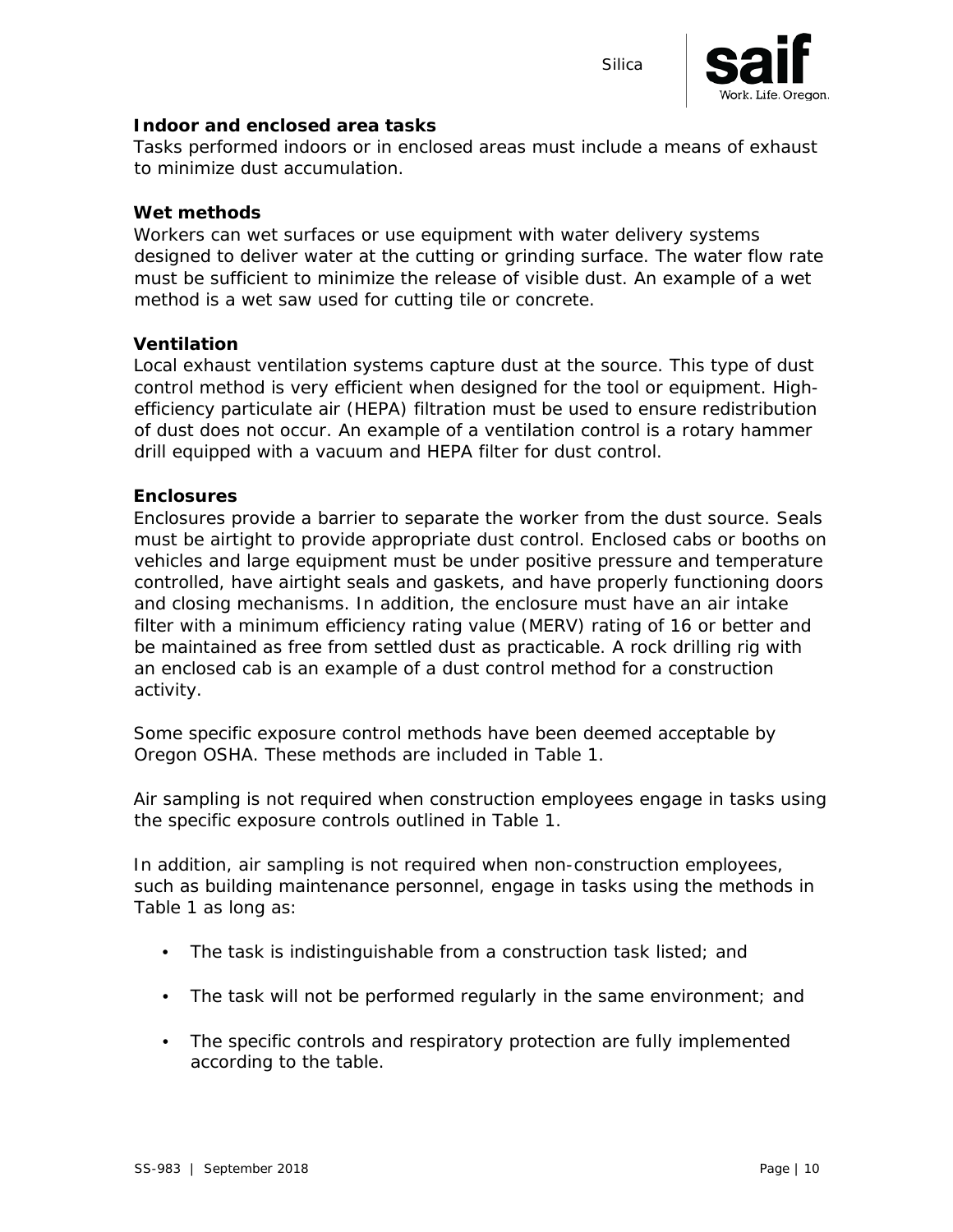

#### **NOTE: All other elements of the silica rules apply when using Table 1, (construction or non-construction employees) except for air sampling. This includes training, medical surveillance, control measures, and recordkeeping.**

If an employee performs more than one task in Table 1 during their shift, the total duration of tasks must be used to determine the appropriate respiratory protection. For instance, tasks which total less than four hours may use the respiratory protection specified for less than four hours. If the total duration of tasks is greater than four hours, then the respiratory protection must be the level specified in the "> hours/shift" column.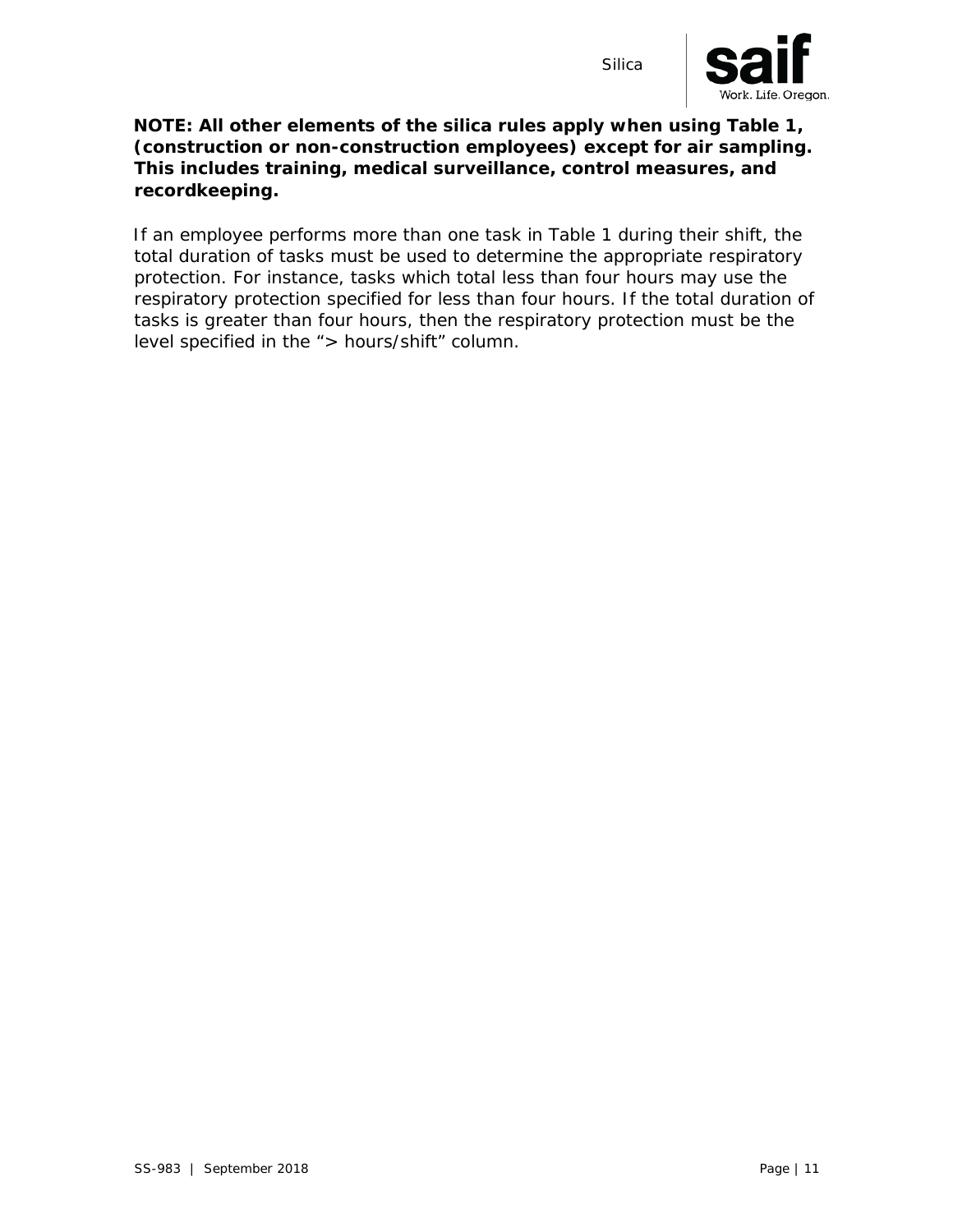

| Table 1: Specified exposure control methods                             |                            |                                                          |                                                                                    |                 |  |
|-------------------------------------------------------------------------|----------------------------|----------------------------------------------------------|------------------------------------------------------------------------------------|-----------------|--|
| All equipment must be operated and maintained                           |                            |                                                          |                                                                                    |                 |  |
| according to manufacturer's recommendations to minimize dust emissions. |                            |                                                          |                                                                                    |                 |  |
|                                                                         |                            | Adapted from Oregon OSHA OAR 437-002-1057                |                                                                                    |                 |  |
| <b>Task</b>                                                             | Equipment                  | <b>Control method</b>                                    | Required respiratory protection<br>and minimum assigned<br>protection factor (APF) |                 |  |
|                                                                         |                            |                                                          | $\leq$ 4                                                                           | > 4 hours/shift |  |
|                                                                         |                            |                                                          | hours/shift                                                                        |                 |  |
| Cutting                                                                 | Stationary masonry<br>saws | Saw equipped with continuous water-feed system           | <b>None</b>                                                                        | <b>None</b>     |  |
|                                                                         | Handheld power             | Saw equipped with continuous water-feed system:          |                                                                                    |                 |  |
|                                                                         | saws (any blade            | Used outdoors                                            | <b>None</b>                                                                        | <b>APF 10</b>   |  |
| diameter)<br>Handheld power<br><b>Outdoor tasks ONLY:</b>               |                            | Used indoors or in enclosed area                         | <b>APF 10</b>                                                                      | <b>APF 10</b>   |  |
|                                                                         |                            |                                                          |                                                                                    |                 |  |
|                                                                         | saws for cutting           | Saw equipped with commercially available dust collection | None                                                                               | <b>None</b>     |  |
|                                                                         | fiber-cement board         | system.                                                  |                                                                                    |                 |  |
| (blade diameter 8<br>inches or less)                                    |                            | Dust collector must provide air flow recommended by      |                                                                                    |                 |  |
|                                                                         |                            | manufacturer and have a filter with 99% or greater       |                                                                                    |                 |  |
|                                                                         |                            | efficiency.                                              |                                                                                    |                 |  |
|                                                                         | Walk-behind saws           | Saw equipped with continuous water-feed system:          |                                                                                    |                 |  |
|                                                                         |                            | Used outdoors                                            | <b>None</b>                                                                        | None            |  |
|                                                                         |                            | Used indoors or enclosed area                            | <b>APF 10</b>                                                                      | <b>APF 10</b>   |  |
|                                                                         | Drivable saws              | <b>Outdoor tasks ONLY:</b>                               |                                                                                    |                 |  |
|                                                                         |                            | Saw equipped with continuous water-feed system           | None                                                                               | <b>None</b>     |  |
|                                                                         | Rig-mounted core           | Tool equipped with integrated water-delivery system to   | None                                                                               | None            |  |
|                                                                         | saws or drills             | cutting surface.                                         |                                                                                    |                 |  |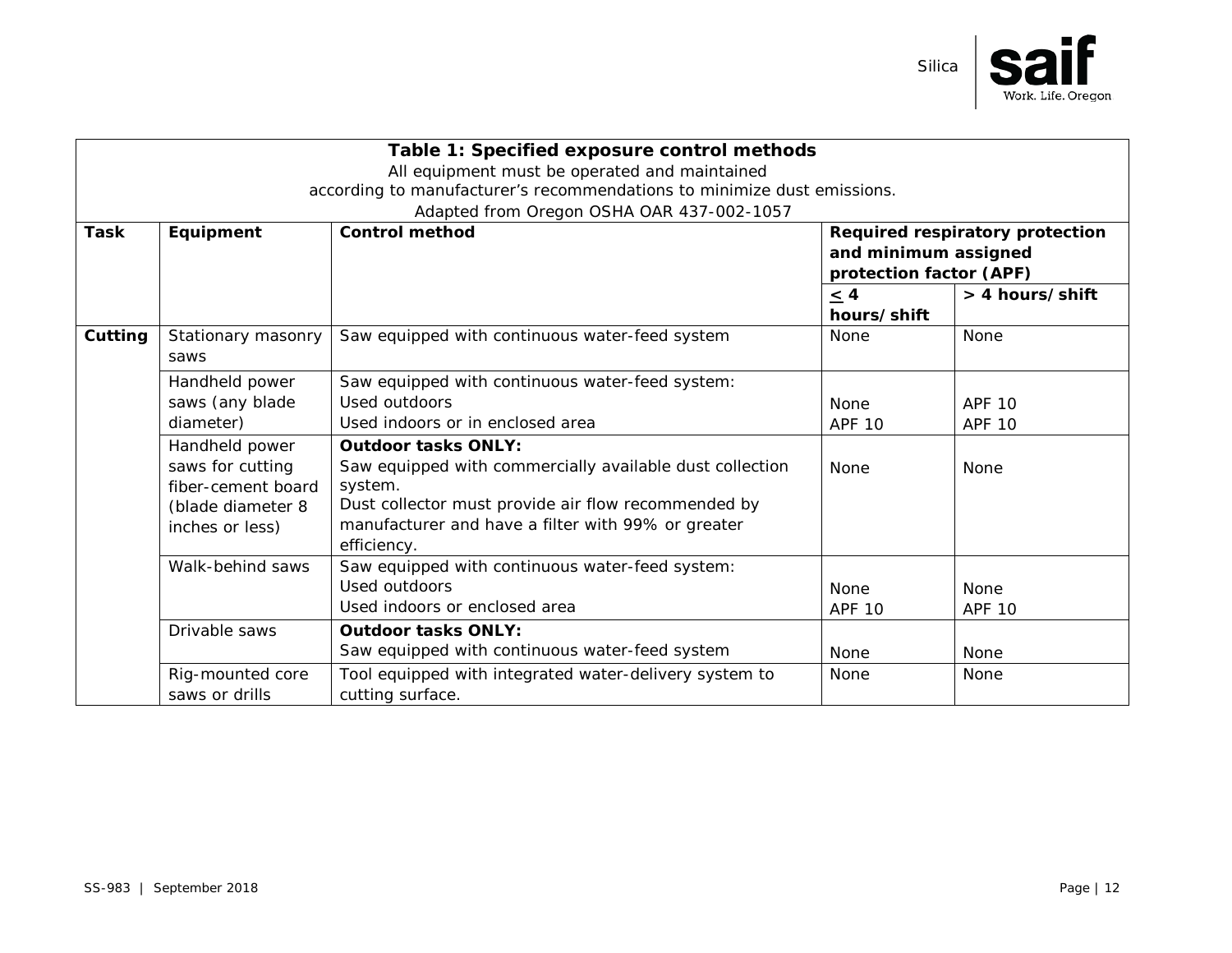

| Table 1: Specified exposure control methods (continued)                                            |                                                                         |                                                               |                         |                                 |  |  |
|----------------------------------------------------------------------------------------------------|-------------------------------------------------------------------------|---------------------------------------------------------------|-------------------------|---------------------------------|--|--|
| All equipment must be operated and maintained                                                      |                                                                         |                                                               |                         |                                 |  |  |
|                                                                                                    | according to manufacturer's recommendations to minimize dust emissions. |                                                               |                         |                                 |  |  |
|                                                                                                    |                                                                         | Adapted from Oregon OSHA OAR 437-002-1057                     |                         |                                 |  |  |
| <b>Task</b>                                                                                        | Equipment                                                               | <b>Control method</b>                                         |                         | Required respiratory protection |  |  |
|                                                                                                    | and minimum assigned                                                    |                                                               |                         |                                 |  |  |
|                                                                                                    |                                                                         |                                                               | protection factor (APF) |                                 |  |  |
|                                                                                                    |                                                                         |                                                               | $\leq$ 4                | > 4 hours/shift                 |  |  |
|                                                                                                    |                                                                         |                                                               | hours/shift             |                                 |  |  |
| <b>Drilling</b>                                                                                    | Handheld and                                                            | Drill equipped with commercially available shroud or cowling  |                         |                                 |  |  |
|                                                                                                    | stand-mounted                                                           | with dust collection system.                                  | None                    | None                            |  |  |
|                                                                                                    | drills (including                                                       |                                                               |                         |                                 |  |  |
|                                                                                                    | impact and rotary                                                       | Dust collector must provide air flow recommended by           |                         |                                 |  |  |
|                                                                                                    | hammer drills)                                                          | manufacturer and have a filter with 99% or greater efficiency |                         |                                 |  |  |
| Use HEPA-filtered vacuum when cleaning holes.<br>Dowel drilling rigs<br><b>Outdoor tasks ONLY:</b> |                                                                         |                                                               |                         |                                 |  |  |
|                                                                                                    |                                                                         |                                                               |                         |                                 |  |  |
|                                                                                                    | for concrete                                                            | Drill bit equipped with shroud and dust collection system.    | <b>APF 10</b>           | <b>APF 10</b>                   |  |  |
|                                                                                                    |                                                                         | Dust collector must have a filter with 99% or greater         |                         |                                 |  |  |
|                                                                                                    |                                                                         | efficiency and a filter-cleaning mechanism.                   |                         |                                 |  |  |
|                                                                                                    |                                                                         | Use HEPA-filtered vacuum when cleaning holes.                 |                         |                                 |  |  |
|                                                                                                    | Vehicle-mounted                                                         | Drill bit equipped with dust collection system and shroud or  |                         |                                 |  |  |
|                                                                                                    | drilling rigs for                                                       | close capture hood with a low-flow water spray at discharge   | <b>None</b>             | None                            |  |  |
|                                                                                                    | rock and concrete                                                       | point from dust collector.                                    |                         |                                 |  |  |
|                                                                                                    |                                                                         | <b>OR</b>                                                     | None                    | None                            |  |  |
|                                                                                                    |                                                                         | Drill bit operated from within an enclosed cab and water used |                         |                                 |  |  |
|                                                                                                    |                                                                         | for dust suppression on drill bit.                            |                         |                                 |  |  |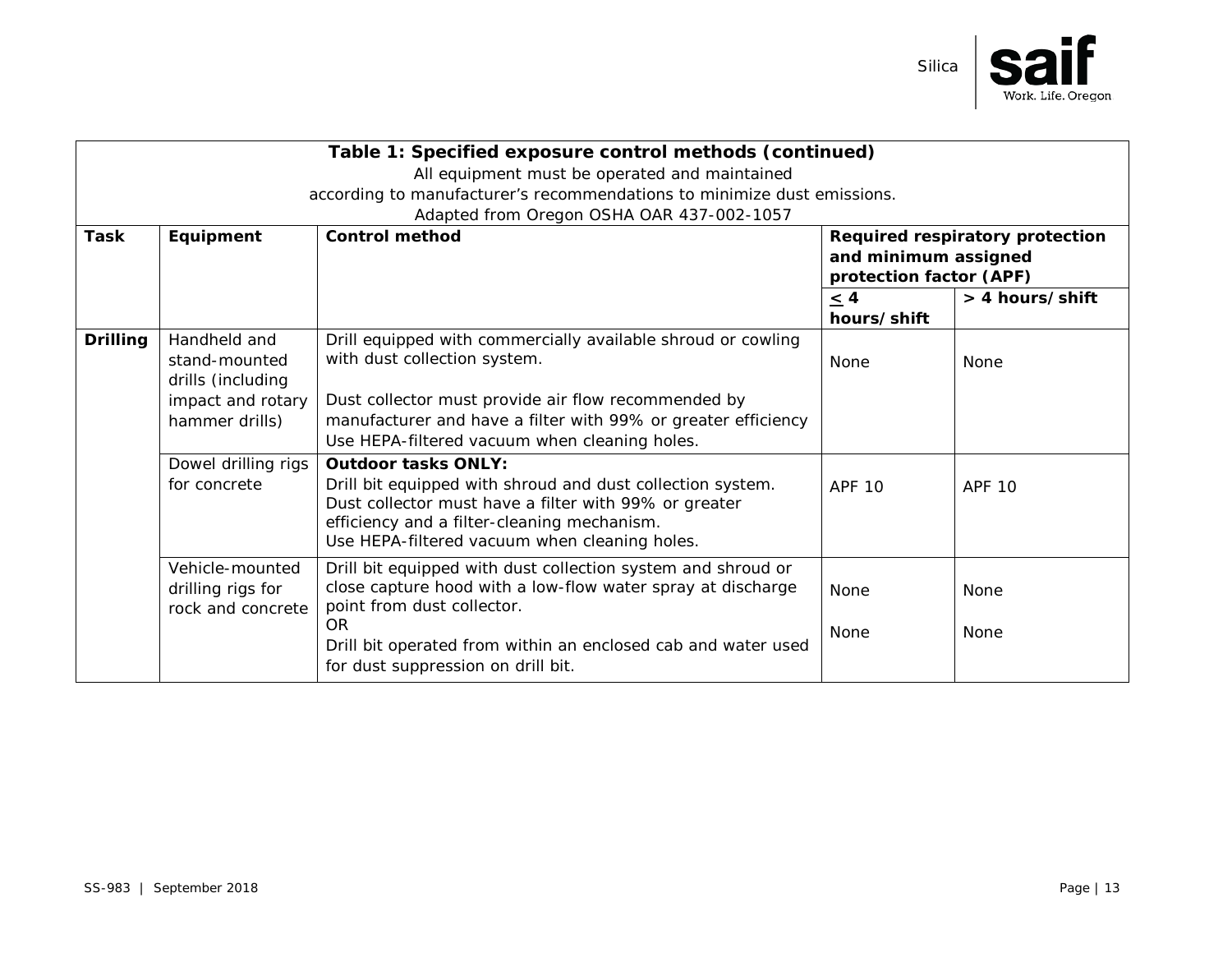

|             |                  | Table 1: Specified exposure control methods (continued)                                                                          |                             |                                                               |  |
|-------------|------------------|----------------------------------------------------------------------------------------------------------------------------------|-----------------------------|---------------------------------------------------------------|--|
|             |                  | All equipment must be operated and maintained                                                                                    |                             |                                                               |  |
|             |                  | according to manufacturer's recommendations to minimize dust emissions.                                                          |                             |                                                               |  |
|             |                  | Adapted from Oregon OSHA OAR 437-002-1057                                                                                        |                             |                                                               |  |
| <b>Task</b> | Equipment        | <b>Control method</b>                                                                                                            | <b>Required respiratory</b> |                                                               |  |
|             |                  |                                                                                                                                  |                             | protection and minimum<br>assigned protection factor<br>(APF) |  |
|             |                  |                                                                                                                                  |                             |                                                               |  |
|             |                  |                                                                                                                                  | $\leq 4$                    | > 4                                                           |  |
|             |                  |                                                                                                                                  | hours/shift                 | hours/shift                                                   |  |
| Chipping    | Jackhammers      | Tool equipped with continuous water delivery at point of contact                                                                 |                             |                                                               |  |
|             | and handheld     | <b>OR</b>                                                                                                                        |                             |                                                               |  |
|             | powered          | Tool equipped with commercially available shroud and dust                                                                        |                             |                                                               |  |
|             | chipping tools   | collection system. Dust collector must provide air flow                                                                          |                             |                                                               |  |
|             |                  | recommended by manufacturer and have a filter with 99% or                                                                        |                             |                                                               |  |
|             |                  | greater efficiency.                                                                                                              | None                        | <b>APF 10</b>                                                 |  |
|             |                  |                                                                                                                                  | <b>APF 10</b>               | <b>APF 10</b>                                                 |  |
|             |                  | Used outdoors<br>Used indoors or in enclosed area                                                                                |                             |                                                               |  |
| Grinding    | Handheld         | Grinder equipped with commercially available shroud and dust                                                                     |                             |                                                               |  |
|             | grinder for      | collection system.                                                                                                               | <b>APF 10</b>               | <b>APF 25</b>                                                 |  |
|             | mortar removal   | Dust collector must provide 25 cubic feet per minute (cfm) or                                                                    |                             |                                                               |  |
|             |                  | greater of airflow per inch of wheel diameter and have a filter                                                                  |                             |                                                               |  |
|             |                  | with 99% or greater efficiency and a cyclonic pre-separator or                                                                   |                             |                                                               |  |
|             |                  | filter-cleaning mechanism.                                                                                                       |                             |                                                               |  |
|             | Handheld         | Grinder equipped with integrated, continuous water delivery                                                                      |                             |                                                               |  |
|             | grinder for uses | system that feeds to grinding surface. (Outdoor tasks ONLY)                                                                      |                             |                                                               |  |
|             | other than       | <b>OR</b>                                                                                                                        | None                        | None                                                          |  |
|             | mortar removal   | Grinder equipped with commercially available shroud and dust<br>collection system. Dust collector must provide 25 cubic feet per |                             |                                                               |  |
|             |                  | minute (cfm) or greater of airflow per inch of wheel diameter                                                                    |                             |                                                               |  |
|             |                  | and have a filter with 99% or greater efficiency and a cyclonic                                                                  |                             |                                                               |  |
|             |                  | pre-separator or filter-cleaning mechanism. Used outdoors                                                                        |                             |                                                               |  |
|             |                  | Used indoors or in enclosed area                                                                                                 | None                        | <b>None</b>                                                   |  |
|             |                  |                                                                                                                                  | None                        | <b>APF 10</b>                                                 |  |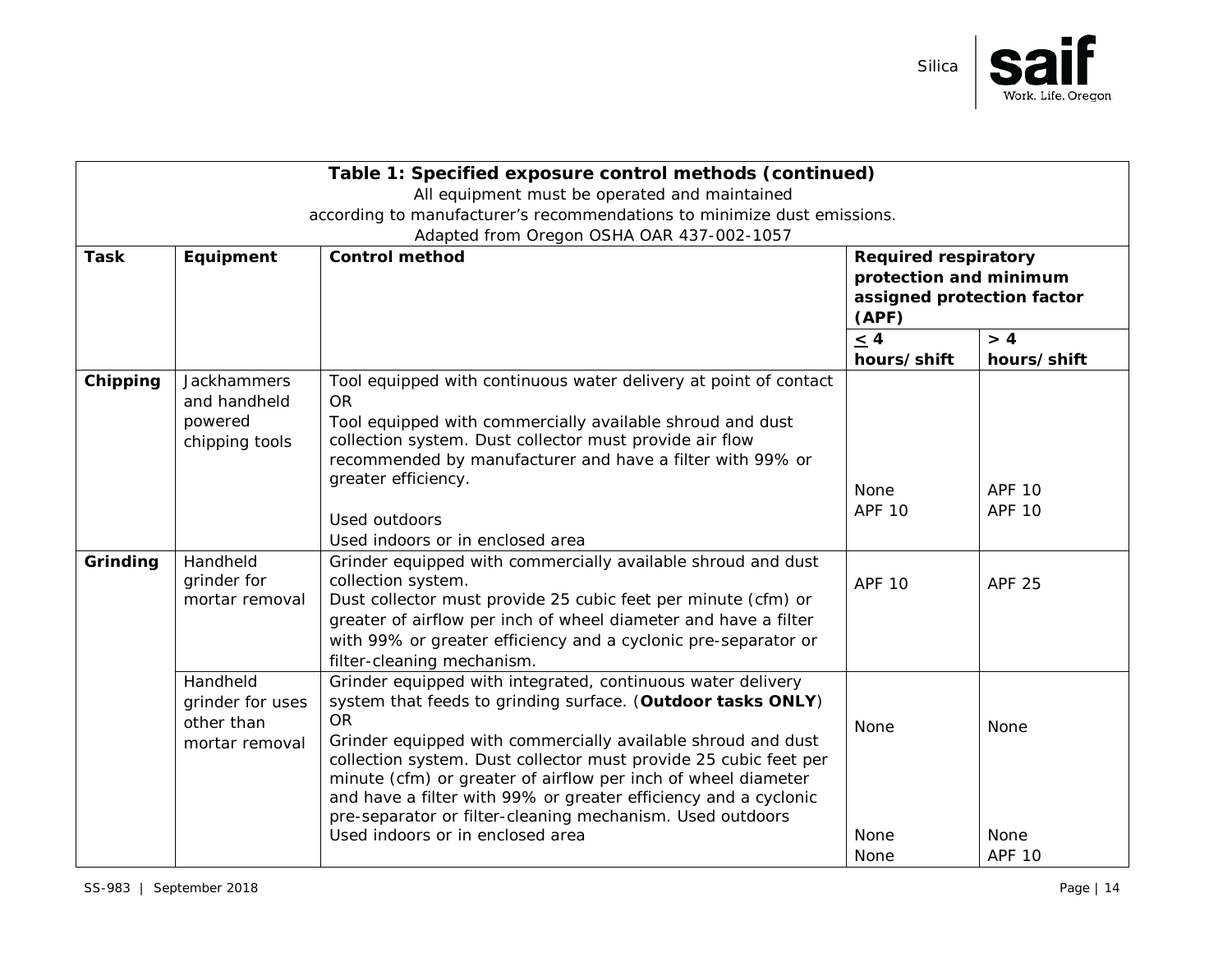

| Table 1: Specified exposure control methods (continued) |                                                                         |                                                                                                                       |                                                      |             |  |
|---------------------------------------------------------|-------------------------------------------------------------------------|-----------------------------------------------------------------------------------------------------------------------|------------------------------------------------------|-------------|--|
| All equipment must be operated and maintained           |                                                                         |                                                                                                                       |                                                      |             |  |
|                                                         | according to manufacturer's recommendations to minimize dust emissions. |                                                                                                                       |                                                      |             |  |
|                                                         |                                                                         | Adapted from Oregon OSHA OAR 437-002-1057                                                                             |                                                      |             |  |
| <b>Task</b>                                             | Equipment                                                               | <b>Control method</b><br><b>Required respiratory</b>                                                                  |                                                      |             |  |
|                                                         |                                                                         |                                                                                                                       | protection and minimum<br>assigned protection factor |             |  |
|                                                         |                                                                         |                                                                                                                       | (APF)                                                |             |  |
|                                                         |                                                                         |                                                                                                                       | $\leq$ 4                                             | > 4         |  |
|                                                         |                                                                         |                                                                                                                       | hours/shift                                          | hours/shift |  |
| Milling                                                 | Walk-behind                                                             | Machine equipped with integrated continuous water system                                                              |                                                      |             |  |
|                                                         | milling machines                                                        | that feeds water to cutting surface.                                                                                  | None                                                 | None        |  |
|                                                         | and floor grinders                                                      | <b>OR</b>                                                                                                             |                                                      |             |  |
|                                                         |                                                                         | Machine equipped with dust collection system recommended<br>by the manufacturer. Dust collector must provide air flow | None                                                 | None        |  |
|                                                         |                                                                         | recommended by manufacturer and have a filter with 99% or                                                             |                                                      |             |  |
|                                                         |                                                                         | greater efficiency and a filter-cleaning mechanism. When                                                              |                                                      |             |  |
|                                                         |                                                                         | used indoors or in enclosed area, HEPA-filtered vacuum used                                                           |                                                      |             |  |
|                                                         |                                                                         | to remove loose dust between passes.                                                                                  |                                                      |             |  |
|                                                         | Small drivable                                                          | Machine equipped with water-supplied dust suppression                                                                 |                                                      |             |  |
|                                                         | milling machines                                                        | system. Water must be combined with surfactant.                                                                       | None                                                 | None        |  |
|                                                         | (less than                                                              |                                                                                                                       |                                                      |             |  |
|                                                         | halflane)                                                               |                                                                                                                       |                                                      |             |  |
|                                                         | Large drivable                                                          | For cuts of any depth on asphalt ONLY                                                                                 |                                                      |             |  |
|                                                         | milling machines                                                        | Machine equipped with exhaust ventilation on drum enclosure                                                           | None                                                 | <b>None</b> |  |
|                                                         | (half-lane and                                                          | and supplemental water sprays to suppress dust.                                                                       |                                                      |             |  |
|                                                         | larger)                                                                 | For cuts of four inches in depth or less on any substrate:                                                            |                                                      |             |  |
|                                                         |                                                                         | Machine equipped with exhaust ventilation on drum enclosure                                                           |                                                      |             |  |
|                                                         |                                                                         | and supplemental water sprays to suppress dust.                                                                       | None                                                 | None        |  |
|                                                         |                                                                         |                                                                                                                       |                                                      |             |  |
|                                                         |                                                                         | <b>OR</b>                                                                                                             |                                                      |             |  |
|                                                         |                                                                         |                                                                                                                       |                                                      |             |  |
|                                                         |                                                                         | Machine equipped with supplemental water sprays to suppress                                                           | None                                                 | None        |  |
|                                                         |                                                                         | dust. Water must be combined with surfactant.                                                                         |                                                      |             |  |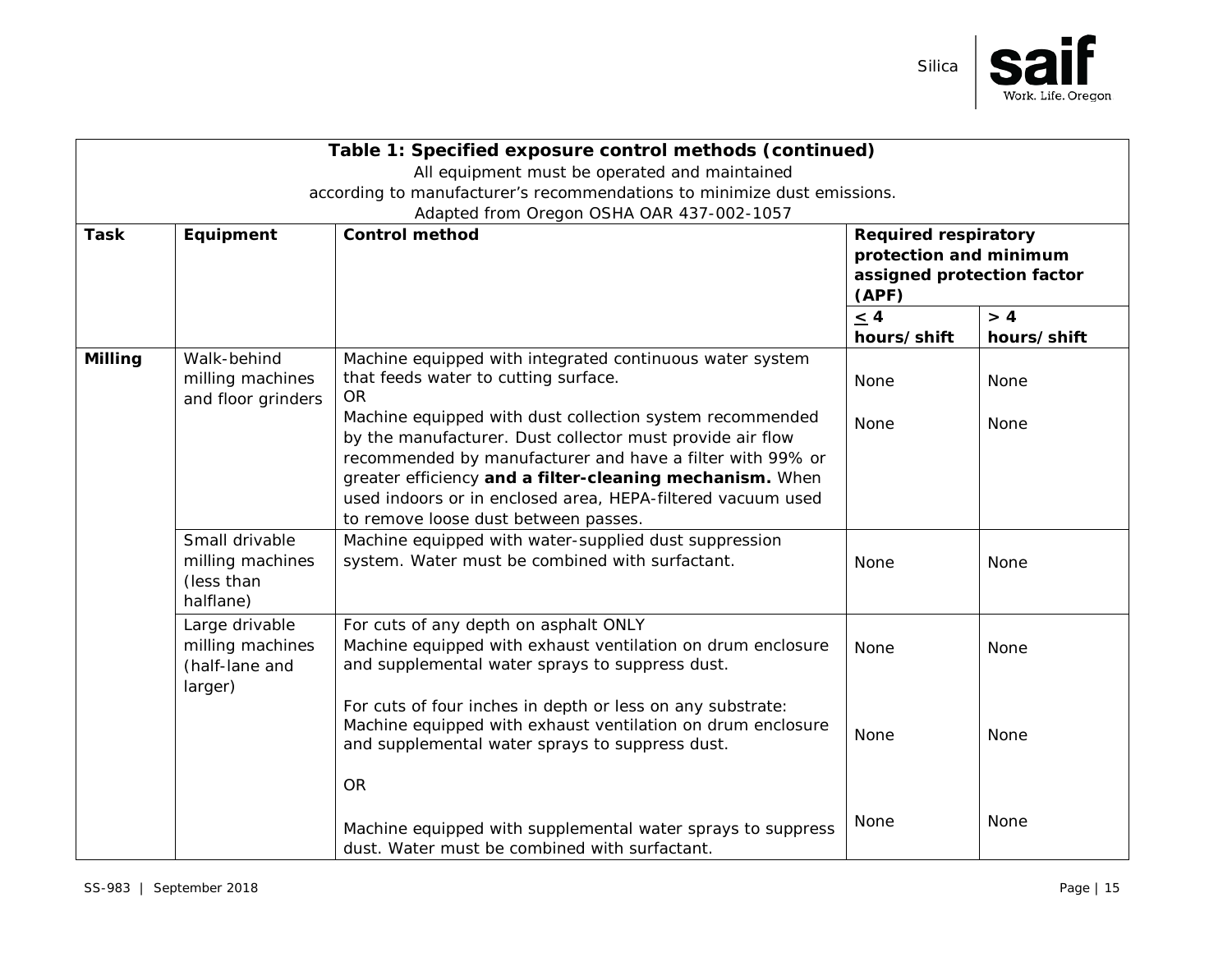

| Table 1: Specified exposure control methods (continued)                 |                                                                                             |                                                                                                                                                                                                                                                                                                              |                                                                                 |                 |  |
|-------------------------------------------------------------------------|---------------------------------------------------------------------------------------------|--------------------------------------------------------------------------------------------------------------------------------------------------------------------------------------------------------------------------------------------------------------------------------------------------------------|---------------------------------------------------------------------------------|-----------------|--|
| All equipment must be operated and maintained                           |                                                                                             |                                                                                                                                                                                                                                                                                                              |                                                                                 |                 |  |
| according to manufacturer's recommendations to minimize dust emissions. |                                                                                             |                                                                                                                                                                                                                                                                                                              |                                                                                 |                 |  |
|                                                                         |                                                                                             | Adapted from Oregon OSHA OAR 437-002-1057                                                                                                                                                                                                                                                                    |                                                                                 |                 |  |
| <b>Task</b>                                                             | Equipment                                                                                   | <b>Control method</b>                                                                                                                                                                                                                                                                                        | Required respiratory protection and minimum<br>assigned protection factor (APF) |                 |  |
|                                                                         |                                                                                             |                                                                                                                                                                                                                                                                                                              | $\leq$ 4 hours/shift                                                            | > 4 hours/shift |  |
| Crushing                                                                | Crushing machines                                                                           | Equipment with water spray or<br>mist for dust suppression at<br>crusher and other points of dust<br>generation (e.g., hoppers,<br>conveyers, sieves/sizing, or<br>vibrating components).<br>Ventilated booth that provides<br>fresh, climate-controlled air to<br>operator, or a remote control<br>station. | None                                                                            | None            |  |
| Abrading<br>or                                                          | Heavy equipment and<br>utility vehicles used to                                             | Operate equipment from within an<br>enclosed cab.                                                                                                                                                                                                                                                            | None                                                                            | None            |  |
| fracturing                                                              | abrade or fracture silica-<br>containing materials                                          | Workers outside cab use water or<br>dust suppressants.                                                                                                                                                                                                                                                       | None                                                                            | <b>None</b>     |  |
| Grading<br><b>or</b><br>excavating                                      | Heavy equipment and<br>utility vehicles for tasks<br>such as grading and<br>excavating      | Water or dust suppressants used.<br><b>OR</b>                                                                                                                                                                                                                                                                | None                                                                            | None            |  |
|                                                                         | Does not include:<br>Demolishing, abrading, or<br>fracturing silica-containing<br>materials | Sole operator operates equipment<br>from within enclosed cab.                                                                                                                                                                                                                                                | None                                                                            | None            |  |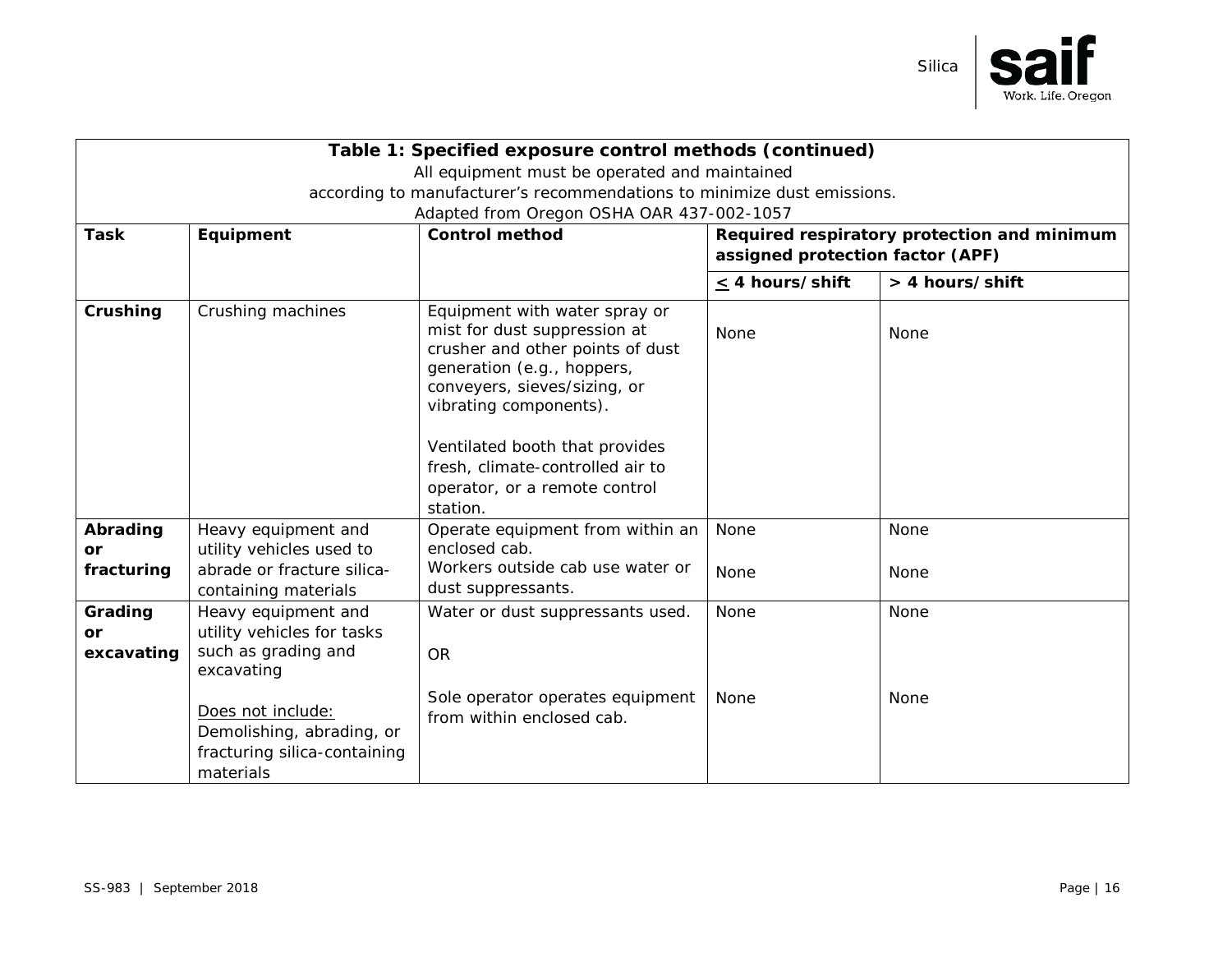

#### <span id="page-16-0"></span>**Regulated and restricted access areas**

#### **Fixed sites – regulated areas**

Regulated areas must be established at fixed sites where employee exposures to respirable crystalline silica exceed or can be expected to exceed the PEL of 50  $\mu$ g/m<sup>3</sup>.

Regulated areas must also be demarcated from the rest of the worksite to reduce the number of employees exposed to respirable crystalline silica dust. Signs are required at all entrances and must read:

#### **DANGER** RESPIRABLE CRYSTALLINE SILICA MAY CAUSE CANCER CAUSES DAMAGE TO LUNGS WEAR RESPIRATORY PROTECTION IN THIS AREA AUTHORIZED PERSONNEL ONLY

Access must be limited at regulated areas to authorized personnel only. Authorized personnel consists of employees or contractors required by work duties to be in the area, any designated representative of employees for the purpose of observing monitoring, and anyone authorized by the Occupational Safety and Health Act or regulations issued under it to be in a regulated area.

Respiratory protection must be required for and provided to every authorized person entering a regulated area.

#### **Construction activities – restricted areas**

#### *Written procedures*

Employers engaged in construction activities or using the specific exposure control methods in Table 1 must have written procedures to restrict work areas where respirable crystalline silica dust is generated and employees may be exposed. These procedures must be included in the written exposure control plan.

#### *Competent person*

A competent person must be identified to control access to restricted areas and ensure exposure control procedures are followed at the site. This is an individual who is capable of identifying existing and foreseeable respirable crystalline silica hazards and who has the authorization to implement corrective measures.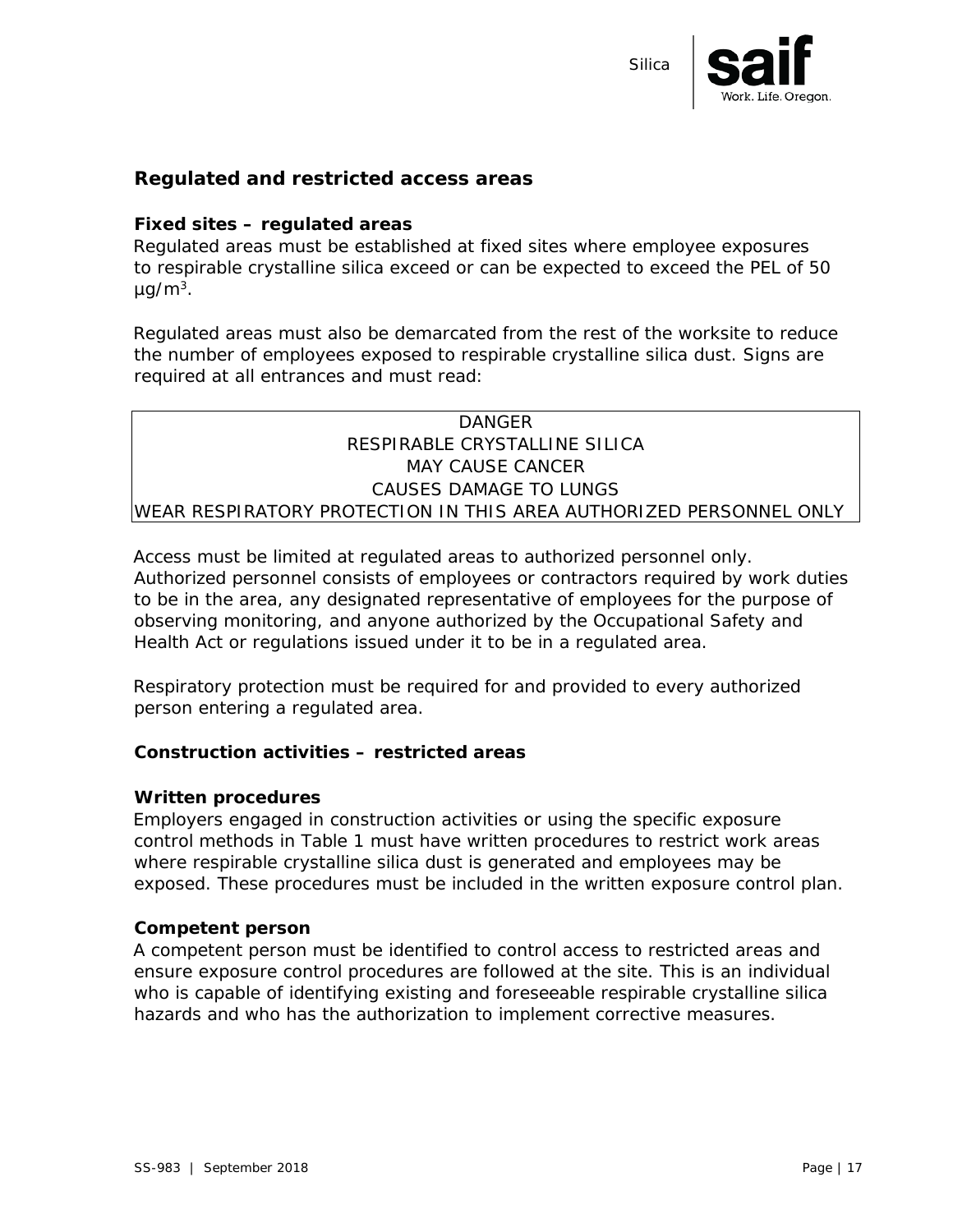

#### <span id="page-17-1"></span><span id="page-17-0"></span>**Methods of compliance**

#### **Engineering and work practice controls**

If an employee is exposed to respirable crystalline silica at or above the PEL, the employer must implement engineering and work practice controls (including administrative controls) to reduce and control employee exposures. There are many types of engineering and work practice controls.

Not all possible control methods have been included in the Specified Exposure Control Methods (see Table 1). Manufacturing activities cannot use the Table 1 methods since they are not considered construction or construction-like activities. Wet methods, ventilation, and enclosures are still excellent methods for controlling dust in any environment.

Whenever controls are not feasible to reduce employee exposures to or below the PEL, controls must still be implemented that will reduce employee exposure to the lowest feasible level. Respiratory protection must be provided and used for all activities where feasible controls cannot reduce the exposure to below the PEL or during the time period feasible engineering controls or work practices are being installed or implemented.

#### <span id="page-17-2"></span>**Written exposure control plan**

A written exposure control plan is required for worksites where respirable crystalline silica exposures are at or above the PEL or when using Table 1. The exposure control plan must include, at minimum, the following elements:

- Task descriptions that involve exposure to respirable crystalline silica in the workplace.
- Engineering controls, work practices, and respiratory protection used to limit employee exposure to respirable crystalline silica for each task
- Housekeeping measures used to limit employee exposure to respirable crystalline silica.
- Annual review, at minimum, of the written exposure control plan to evaluate the effectiveness of the plan. Updates to the plan should be made as necessary.
- Designation of a competent person if employees are engaged in construction activities or if employees are using any of the specific exposure control methods allowed in Table 1 of the standard. The competent person must make frequent and regular inspections of job sites, materials, and equipment to ensure implementation and effectiveness of the written exposure control plan.
- Provision of the written exposure control plan for review, or copies of the plan, upon request to affected employees, designated employee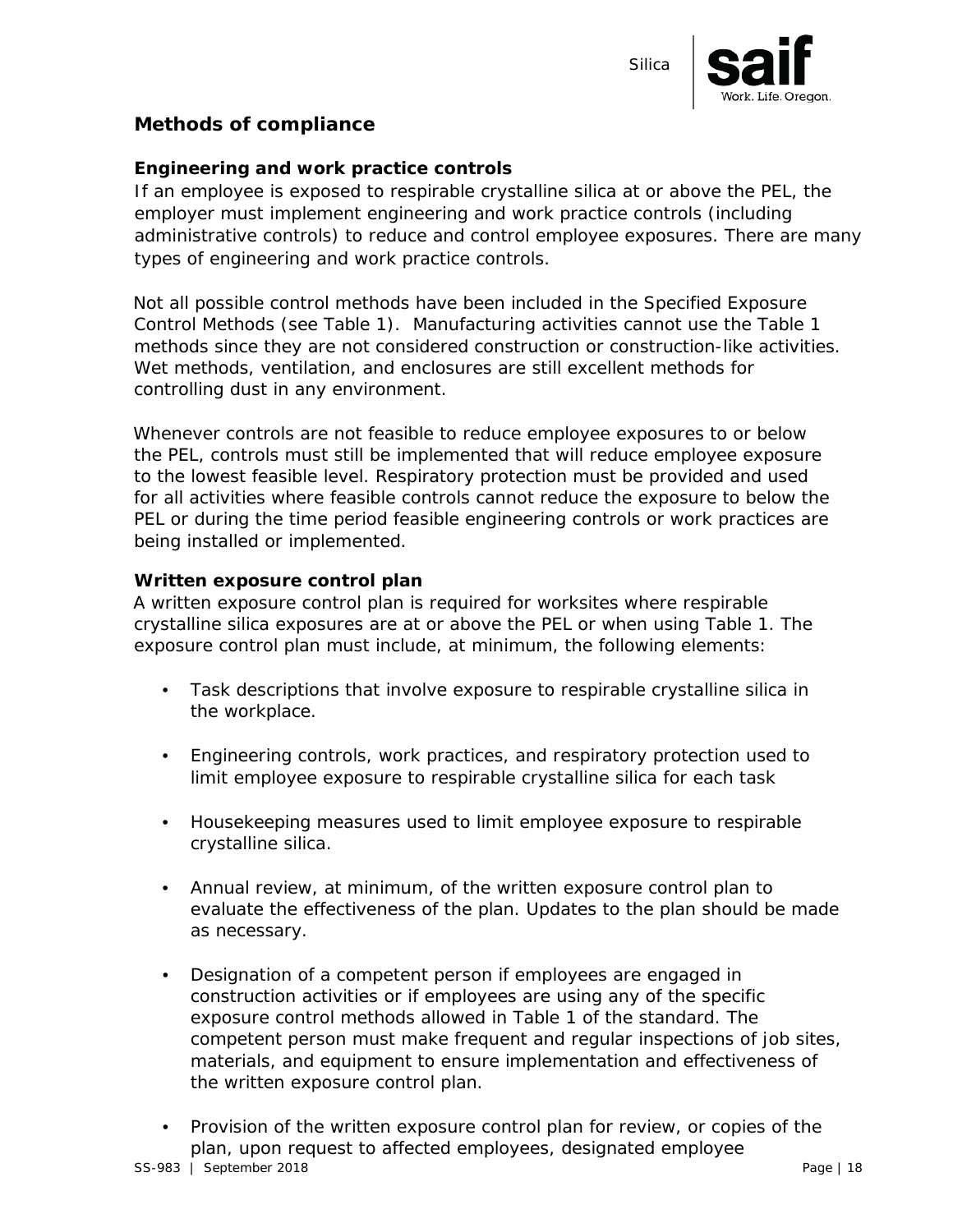



representatives, and the Director of the Oregon Department of Consumer and Business Services, or designee, and the Director of the National Institute for Occupational Safety and Health (NIOSH), United States Department of Health and Human Services, or designee.

#### **Abrasive blasting**

Employers engaged in abrasive blasting activities where blasting agents contain crystalline silica or where abrasive blasting is conducted on substrates that contain crystalline silica must also comply with other Oregon OSHA standards, when applicable. These may include OAR 437-002-1910.94 (Ventilation) or 437003- 1926.57 (Ventilation).

#### <span id="page-18-0"></span>**Respiratory protection (including Table 2: respiratory protection for silica exposures)**

Respiratory protection is required for reduction of employee exposure to hazardous levels of respirable crystalline silica when exposures cannot be feasibly controlled to below the PEL (50  $\mu$ g/m<sup>3</sup>). Respirators are to be provided at no cost to employees and a respiratory protection program is required to be in place in accordance with Oregon OSHA regulations 29 CFR 1910.134. Specific circumstances when the appropriate respiratory protection is required include:

- When feasible engineering or work practice controls are not sufficient to reduce employee exposures to or below the PEL
- During periods when feasible engineering and work practice controls are being installed or implemented
- During certain maintenance and repair tasks where engineering controls and work practices are not feasible
- When specified by an exposure control method listed in Table 1: Specified Exposure Control Methods
- During periods when employees and employee representatives are in a regulated area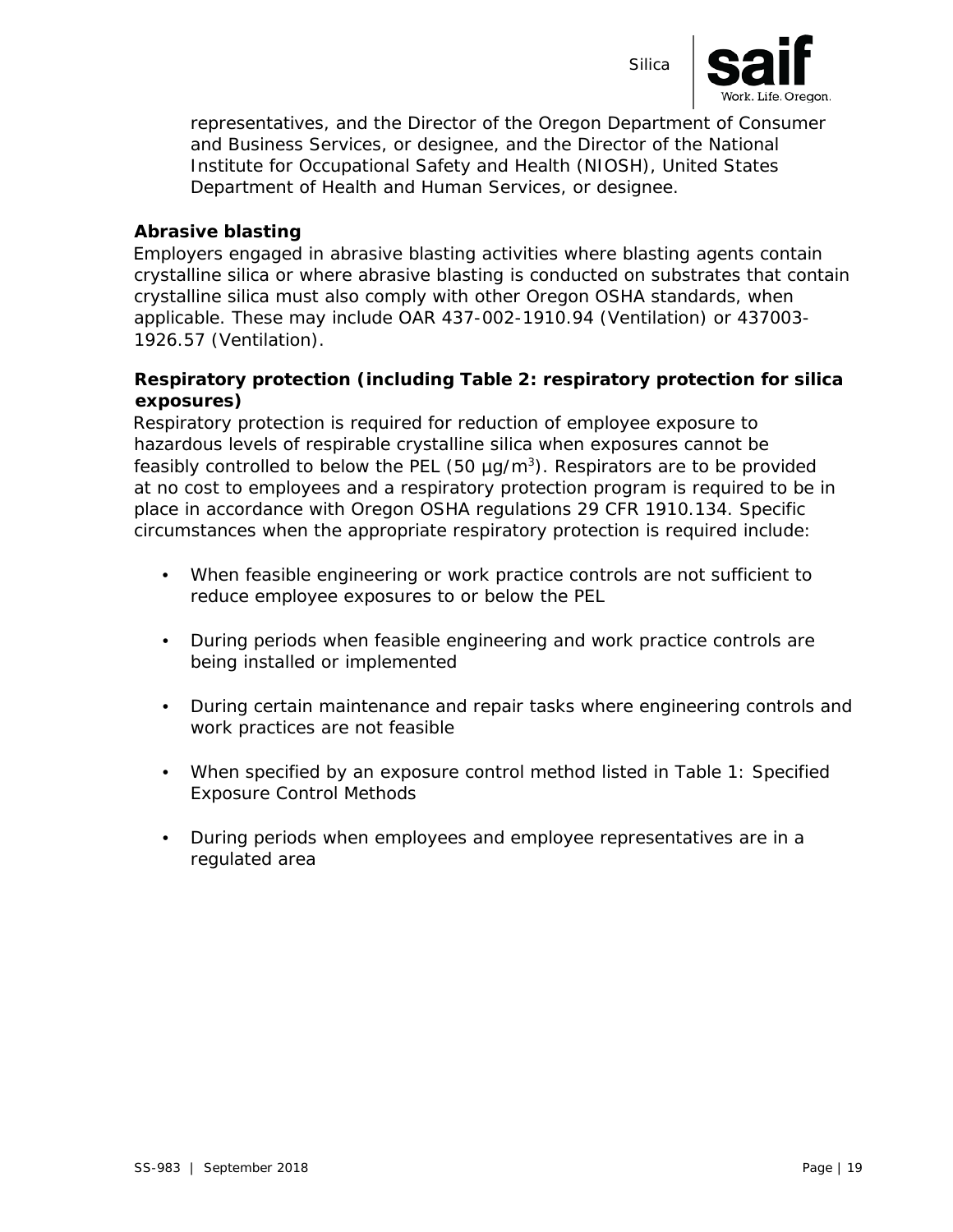

#### <span id="page-19-0"></span>**Table 2: Respiratory protection for silica exposures**

| Airborne concentration of<br>respirable crystalline silica or                                 | Required respiratory protection                                                                                                             |  |  |
|-----------------------------------------------------------------------------------------------|---------------------------------------------------------------------------------------------------------------------------------------------|--|--|
| condition of use                                                                              |                                                                                                                                             |  |  |
| At or above 25 $\mu$ g/m <sup>3</sup> but less than<br>500 µg/m <sup>3</sup> (Up to 10 x PEL) | Half-mask, air-purifying respirator equipped with<br>high efficiency filters                                                                |  |  |
|                                                                                               | Assigned protection factor (APF) = $10$                                                                                                     |  |  |
| Above 0.5 mg/m <sup>3</sup> but less than<br>2.5 mg/m <sup>3</sup> (50 x PEL)                 | (1) Full-face, air-purifying respirator with high<br>efficiency filters                                                                     |  |  |
|                                                                                               | (2) Half-mask powered air-purifying respirator<br>(PAPR) with high efficiency filters APF = 50                                              |  |  |
| Less than 50 mg/m <sup>3</sup> $(1,000 \times PEL)$                                           | (1) Any full-face powered, air-purifying respirator<br>with high efficiency filters                                                         |  |  |
|                                                                                               | (2) Half mask supplied-air respirator operated in<br>positive pressure mode                                                                 |  |  |
|                                                                                               | (3) A full-face supplied-air respirator (SAR) or<br>airline respirator in continuous or pressure-<br>demand or other positive-pressure mode |  |  |
|                                                                                               | $APF = 1000$                                                                                                                                |  |  |
| Less than 500 mg/m <sup>3</sup>                                                               | Full-face or helmet/hood self-contained breathing<br>apparatus (SCBA) in pressure-demand or other<br>positive-pressure mode.                |  |  |
| Greater than 500 mg/m <sup>3</sup> or<br>unknown concentration (Up to<br>10,000 x PEL)        | Full facepiece, SCBA in pressure-demand<br>mode. $APF = 10,000$                                                                             |  |  |

#### <span id="page-19-1"></span>**Housekeeping**

The following practices are prohibited under the silica rule where the activity could contribute to employee exposure to respirable crystalline silica:

- Dry sweeping or dry brushing
- Use of compressed air to clean clothing or surfaces

Wet sweeping, HEPA-filtered vacuuming, cleaning with compressed air with a dust collection system, or other methods of minimizing exposure should be used to clean silica-containing dust.

If none of these methods are feasible, this must be documented and exposures still maintained below the PEL using respiratory protection and other feasible control methods.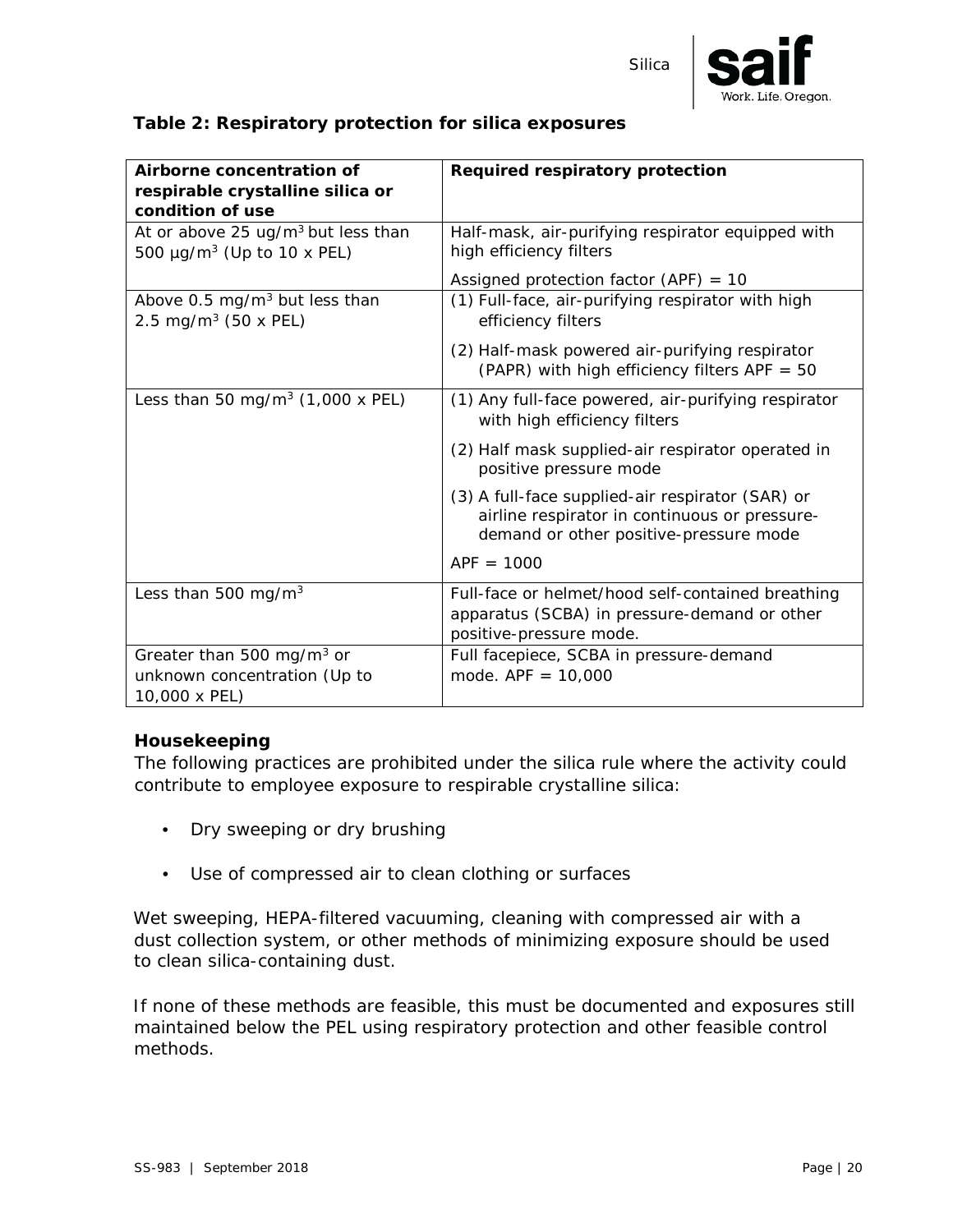

#### <span id="page-20-0"></span>**Medical surveillance**

Medical surveillance must be provided to each employee covered under the silica rule at no cost to the employee and at a reasonable time and place. The following are the requirements for inclusion in the medical surveillance program based on industry:

Construction or construction-like activities

- When using a respirator for 30 or more days per year for Table 1 tasks
- When exposures are at or above the PEL for 30 or more days per year
- When employee is in a regulated area for 30 or more days per year

General industry (non-construction activities)

- When exposures are at or above the PEL for 30 or more days per year (until June 30, 2020)
- When exposures are at or above the AL for 30 or more days per year (after July 1, 2020)

A qualified physician or other licensed health-care professional (PLHCP) who manages silica medical surveillance programs and performs medical exams should have a thorough knowledge of silica-related diseases and health effects.

A qualified NIOSH B-Reader must be utilized to interpret all chest X-rays. The B-Reader certification is a unique certification for physicians and specialists. A classification scheme was created to codify and describe radiographic abnormalities in a simple, systematic, and reproducible manner by the International Labour Organization (ILO), a specialized agency of the United Nations. This type of interpretation and classification has been shown to help in the early detection of silicosis. X-ray analysis alone was estimated to miss about 63 percent of patients who would have otherwise been diagnosed with silicosis.

A list of NIOSH B-Readers can be obtained by accessing the B-Reader list in the resources section of this guide.

The employer is required to provide the PLHCP with a copy of the respirable crystalline silica rule and the information below:

- A description of the employee's former, current, and anticipated duties related to the employee's occupational exposure to respirable crystalline silica
- The employee's former, current, and anticipated levels of occupational exposure to respirable crystalline silica
- Personal protective equipment used or anticipated to be used and the expected time and duration of use
- Previous employment-related medical exams provided to employee and still within control of the employer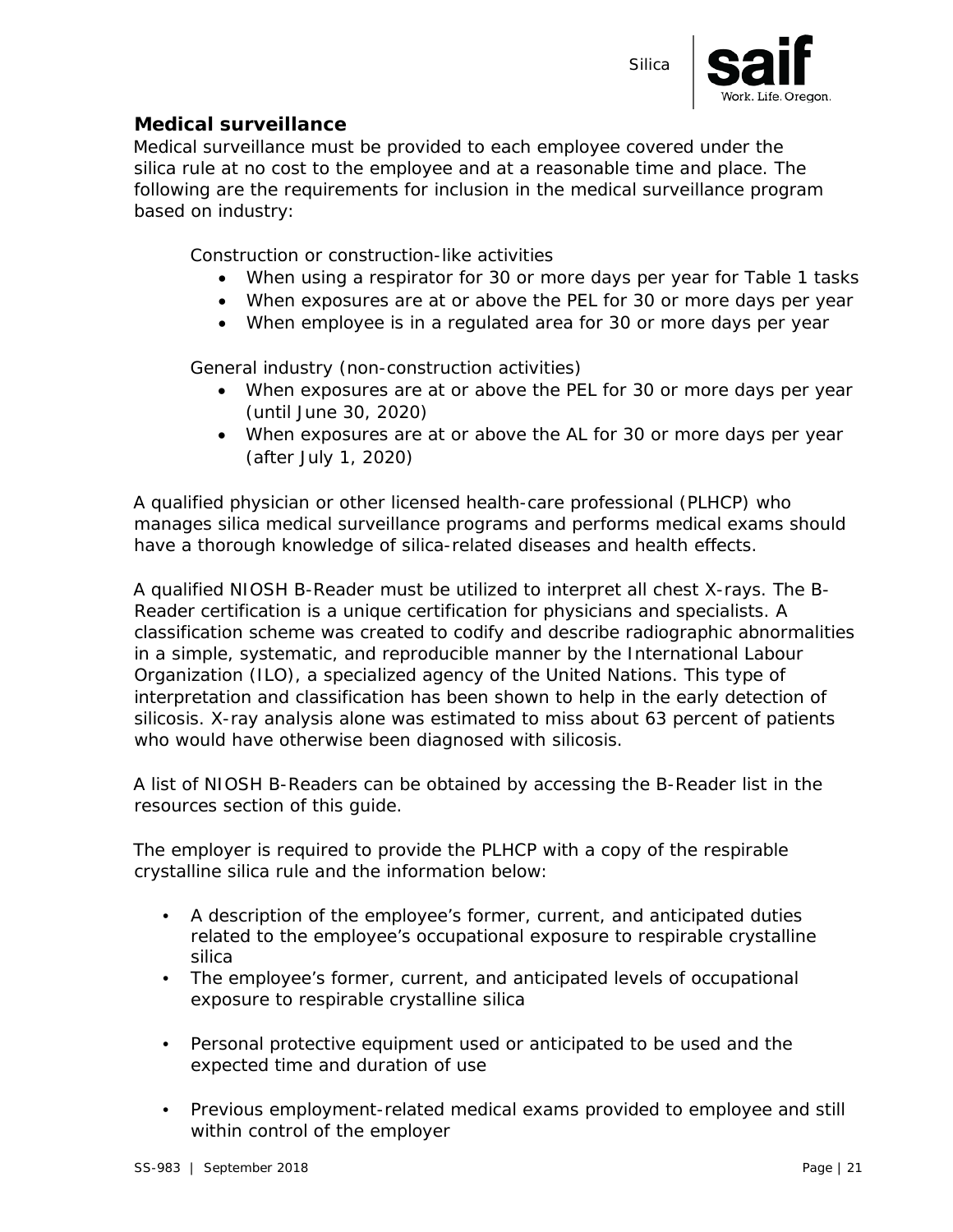



#### **Baseline (initial) medical surveillance**

The initial employee medical examination must consist of:

- A medical and work history, with emphasis on: past, present, and anticipated exposure to respirable crystalline silica, dust, and other agents affecting the respiratory system; any history of respiratory system dysfunction, including signs and symptoms of respiratory disease (e.g., shortness of breath, cough, wheezing); history of tuberculosis; and smoking status and history;
- A physical examination with special emphasis on the respiratory system
- A chest X-ray [a single posteroanterior radiographic projection or radiograph of the chest at full inspiration recorded on either film (no less than 14 x 17 inches and no more than 16 x 17 inches) or digital radiography systems], interpreted and classified according to the International Labour Office (ILO) International Classification of Radiographs of Pneumoconioses by a NIOSH-certified B Reader;
- A pulmonary function test to include forced vital capacity (FVC) and forced expiratory volume in one second (FEV1) and FEV1/FVC ratio, administered by a spirometry technician with a current certificate from a NIOSH approved spirometry course;
- Testing for latent tuberculosis infection; and
- Any other tests deemed appropriate by the PLHCP.

#### **Periodic medical surveillance**

Medical exams are required every three years (excluding the TB test) for employees who remain in the medical surveillance program. The PLHCP may recommend a higher frequency for this medical exam based on individual medical and health factors.

#### **PLHCP written medical report for employee**

The results of an employee medical exam must be explained to the employee by the PHCLP. A written medical report must also be provided to the employee within 30 days of each medical exam performed. Details for the information required in the written medical report can be found in Appendix A: Medical Surveillance Guidelines on the Oregon OSHA website listed in the resources section.

#### **PLHCP written medical opinion for employer**

SS-983 | September 2018 Page | 22 Employers should obtain a written medical opinion for each covered employee stating the employee has met the requirements to perform their work and any recommended limitations. The employer must provide a copy of the written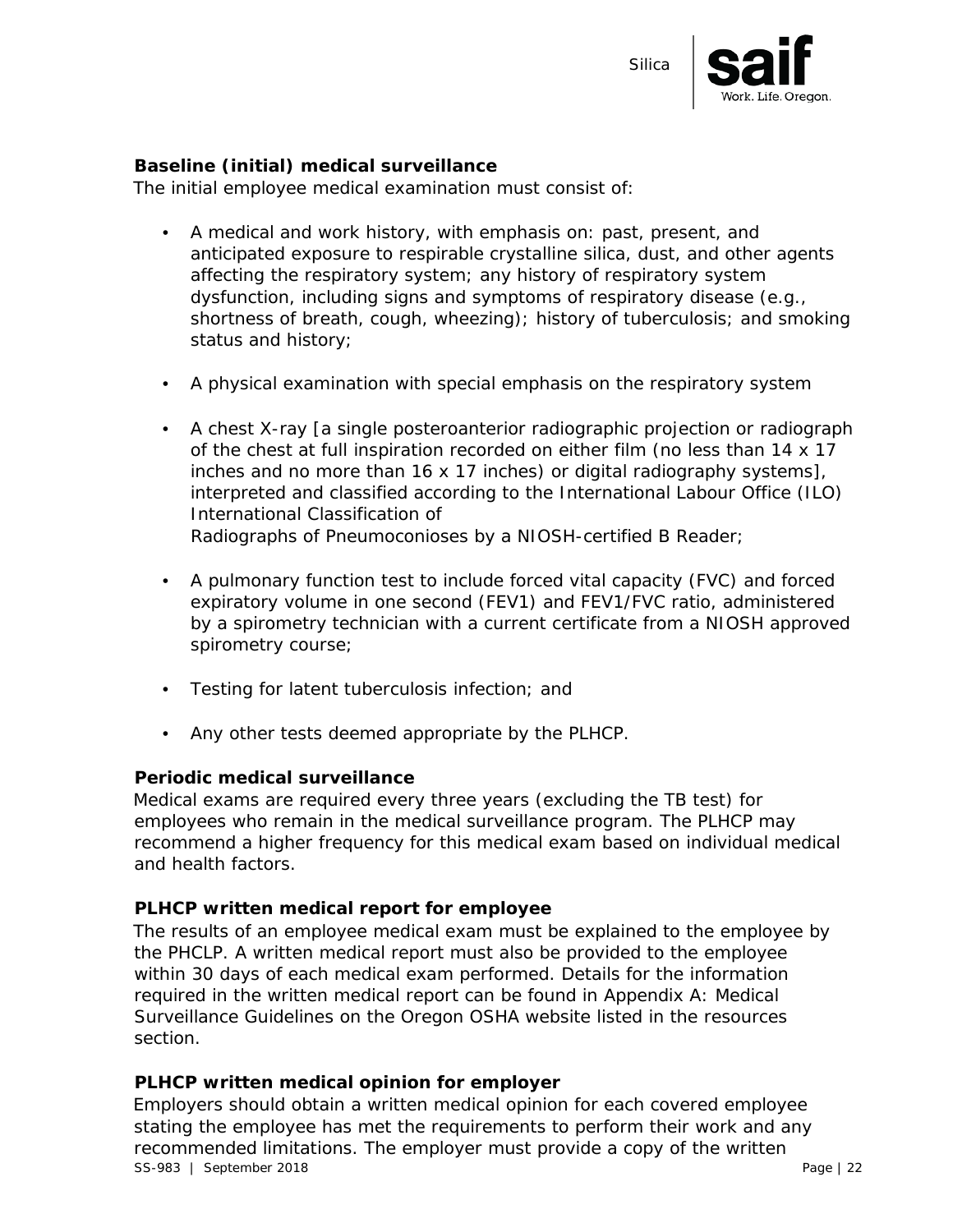



medical opinion to the employee within 30 days of the exam. The medical opinion instructions must be followed and may include employee referral to a specialist.

#### **Employee authorization**

An employee may provide written authorization to allow for more information to be included in the written medical opinion made available to the employer. The additional information can include recommended limitations on the employee's exposure to respirable crystalline silica and a statement that the employee should be examined by a specialist if chest X-rays are classified as 1/0 or higher by the B Reader or if the PLHCP deems a specialist visit is otherwise necessary.

#### <span id="page-22-0"></span>**Communication and training**

The elements required for communication to employees must be included in the overall hazard communication program and include at least the health hazards listed below:

- Cancer
- Lung effects
- Immune system effects
- Kidney effects

Training and hazard communication must also include:

- Any other health hazards associated with respirable crystalline silica;
- Specific tasks that could result in exposure and any regulated or restricted access areas;
- Specific protective measures to prevent or reduce exposures;
- Medical surveillance program purpose and description; and
- When a competent person is required and the identity of this person.

Employees must be able to demonstrate knowledge and understanding of the communication and training elements listed above.

A copy of the Oregon OSHA silica rules (437-002-1053 through 437-002-1065) must be made available at no cost to each employee covered by the rules.

#### <span id="page-22-1"></span>**Recordkeeping**

Employers are required to maintain records according to OAR 437-002-360 (1910. 1020) depending on the type of record:

• Exposure records (including objective data records) must be retained for 30 years.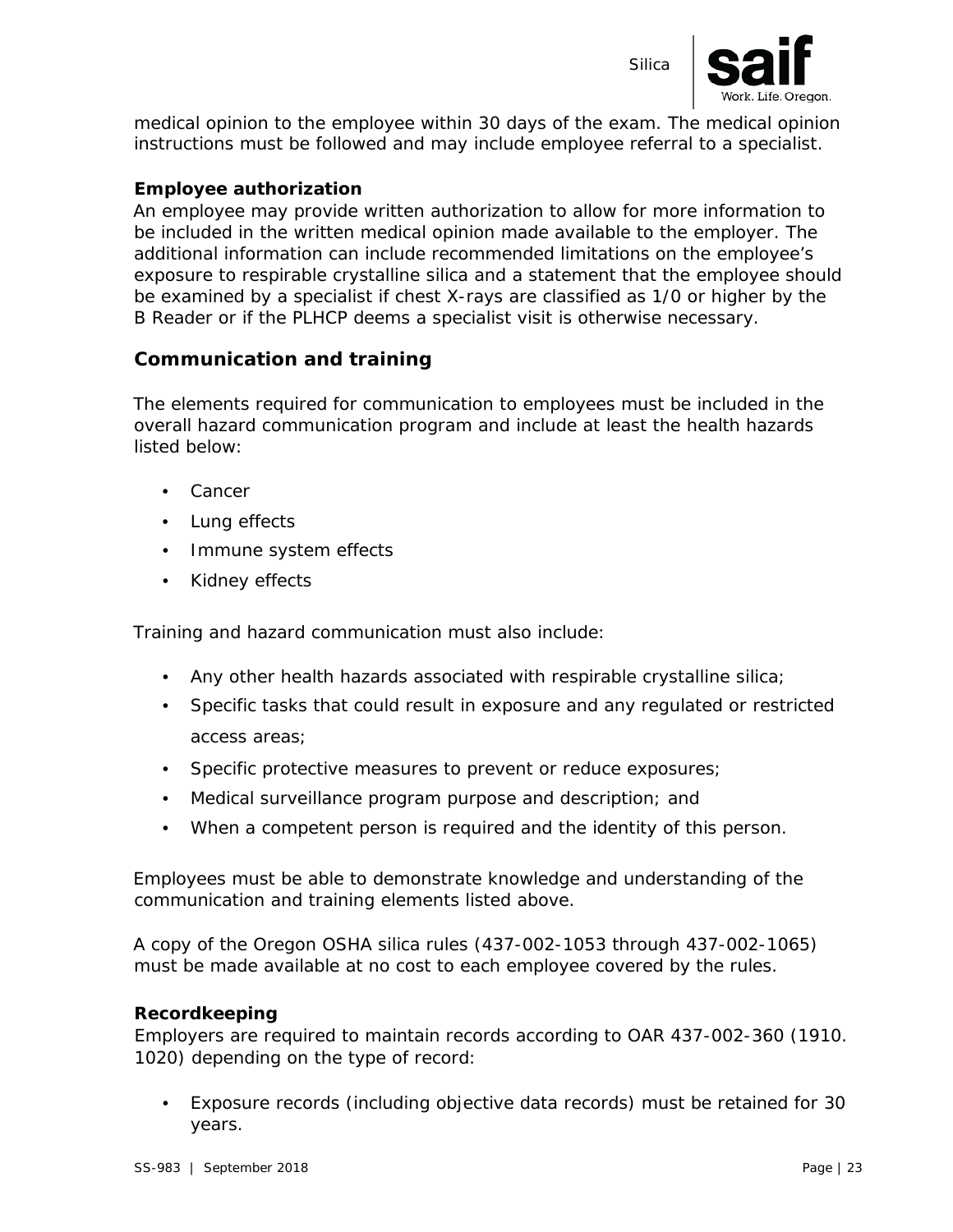

• Medical records must be retained for the duration of employment plus 30 years.

All medical records and exposure assessment records must be made available to employees upon request.

#### **Exposure assessment records**

Air monitoring records must include the following information:

- The date of sampling;
- The task(s) evaluated;
- Sampling and analytical methods used;
- The number, duration, and results of samples;
- The identity of the laboratory that performed the analysis;
- The type of PPE used during sampling; and
- The name, social security number, and job classification of all employees represented by the sampling with a note as to which employees actually participated in the sampling. (Note: Oregon OSHA does not enforce the requirement for recording the employee's social security number.)

Objective data records used to determine employee exposures must include at least the following:

- The crystalline silica-containing material used by employees The source of the objective data
- The results of material testing and the testing protocol used
- Description of the process, task, or activity using the material
- Any other data relevant to the objective data and associated exposures

#### **Medical surveillance records**

Records associated with medical surveillance must include the following employee information:

- Name and social security number
- A copy of the PLHCP's and specialists' written medical opinions
- A copy of the information provided to the PLHCPs and specialists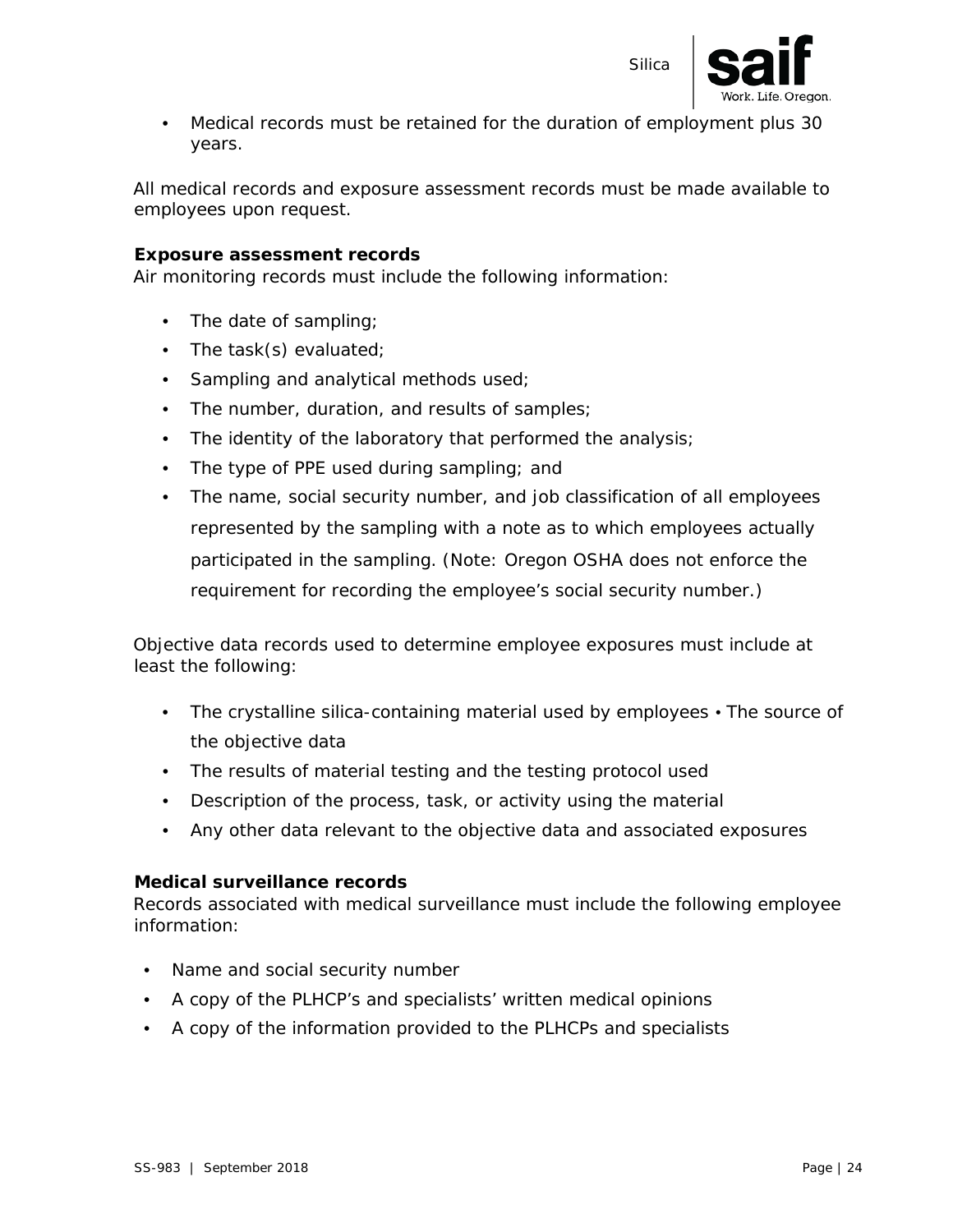

#### <span id="page-24-0"></span>**Additional resources**

Create-A-Plan to Control the Dust (Silica Exposure Control Plan Online Tool), The Center for Construction Research and Training; CPWR<sup>©</sup> 2012 <http://plan.silica-safe.org/>

Developing a Silica Exposure Control Plan, WorkSafe BC [https://www.worksafebc.com/en/resources/health-safety/books-guides/developing-asilica](https://www.worksafebc.com/en/resources/health-safety/books-guides/developing-a-silica-exposure-control-plan?lang=en)[exposure-control-plan?lang=en](https://www.worksafebc.com/en/resources/health-safety/books-guides/developing-a-silica-exposure-control-plan?lang=en)

B Reader Information for Medical Professionals, The National Institute for Occupational Safety and Health (NIOSH) <http://www.cdc.gov/niosh/topics/chestradiography/breader-list.html>

Medical Surveillance Guidelines, Appendix A, as contained in the Oregon OSHA silica rules <http://osha.oregon.gov/Pages/topics/silica.aspx>

Silica, Crystalline, OSHA Safety and Health Topics [https://www.osha.gov/dsg/topics/silicacrystalline/hazard\\_recognition\\_silica.html](https://www.osha.gov/dsg/topics/silicacrystalline/hazard_recognition_silica.html)

OSHA's Proposed Crystalline Silica Rule: General Industry and Maritime, OSHA Fact Sheet [https://www.osha.gov/silica/factsheets/OSHA\\_FS-3682\\_Silica\\_GIM.html](https://www.osha.gov/silica/factsheets/OSHA_FS-3682_Silica_GIM.html)

Controlling Silica Exposures in Construction, Federal OSHA, 2009 <https://www.osha.gov/Publications/3362silica-exposures.pdf>

It's not just dust! What you should know about silicosis and crystalline silica, Oregon OSHA, 2015

<http://osha.oregon.gov/OSHAPubs/3301.pdf>

<span id="page-24-1"></span>Silica dust control during wall and ceiling grinding, WorkSafe BC Toolbox Meeting Guide [https://www.worksafebc.com/en/resources/health-safety/toolbox-meeting](https://www.worksafebc.com/en/resources/health-safety/toolbox-meeting-guides/silica-dust-control-during-wall-and-ceiling-grinding)[guides/silicadust-control-during-wall-and-ceiling-grinding](https://www.worksafebc.com/en/resources/health-safety/toolbox-meeting-guides/silica-dust-control-during-wall-and-ceiling-grinding)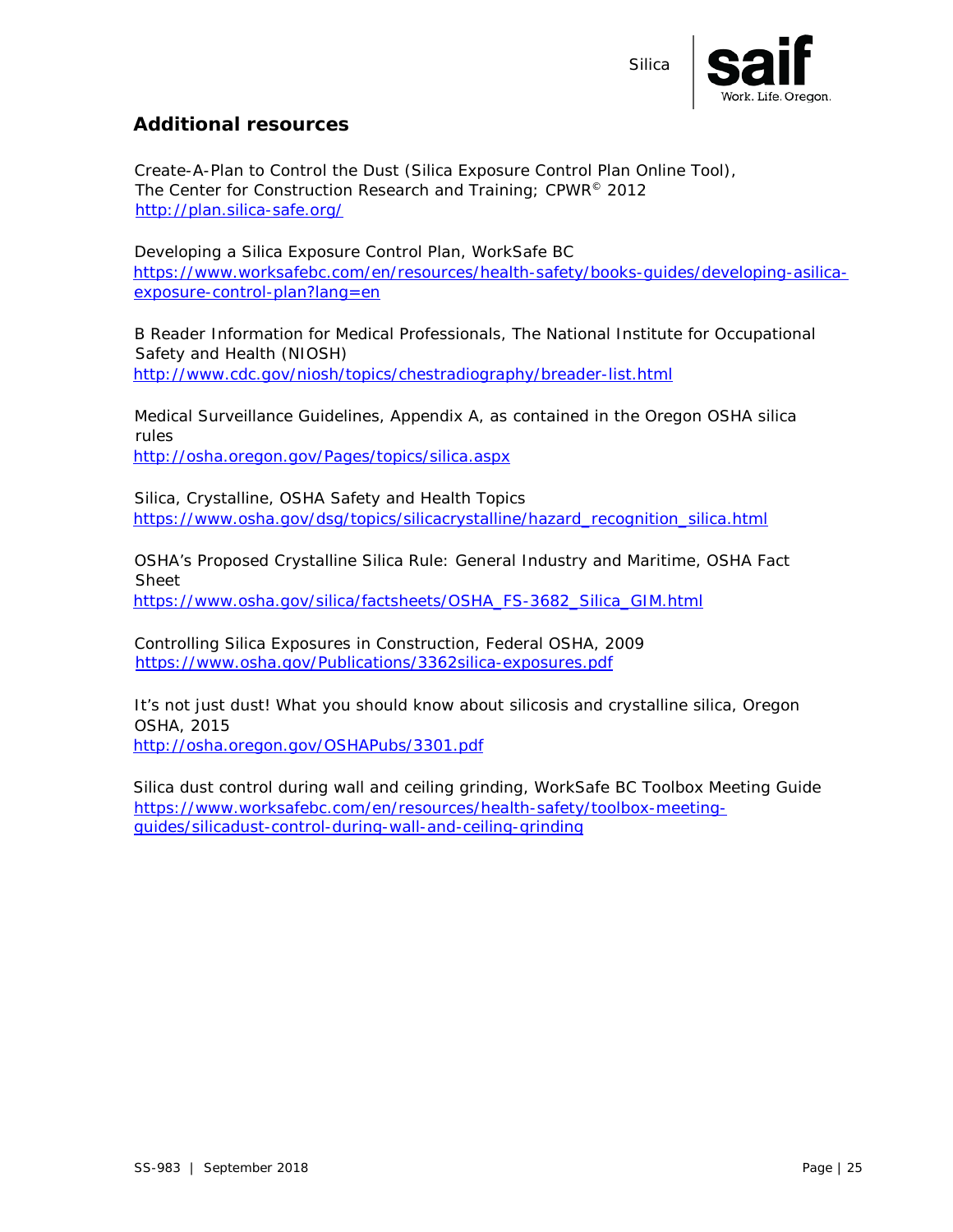

# **Appendix 1: Silica rule flowchart guide**

<span id="page-25-0"></span>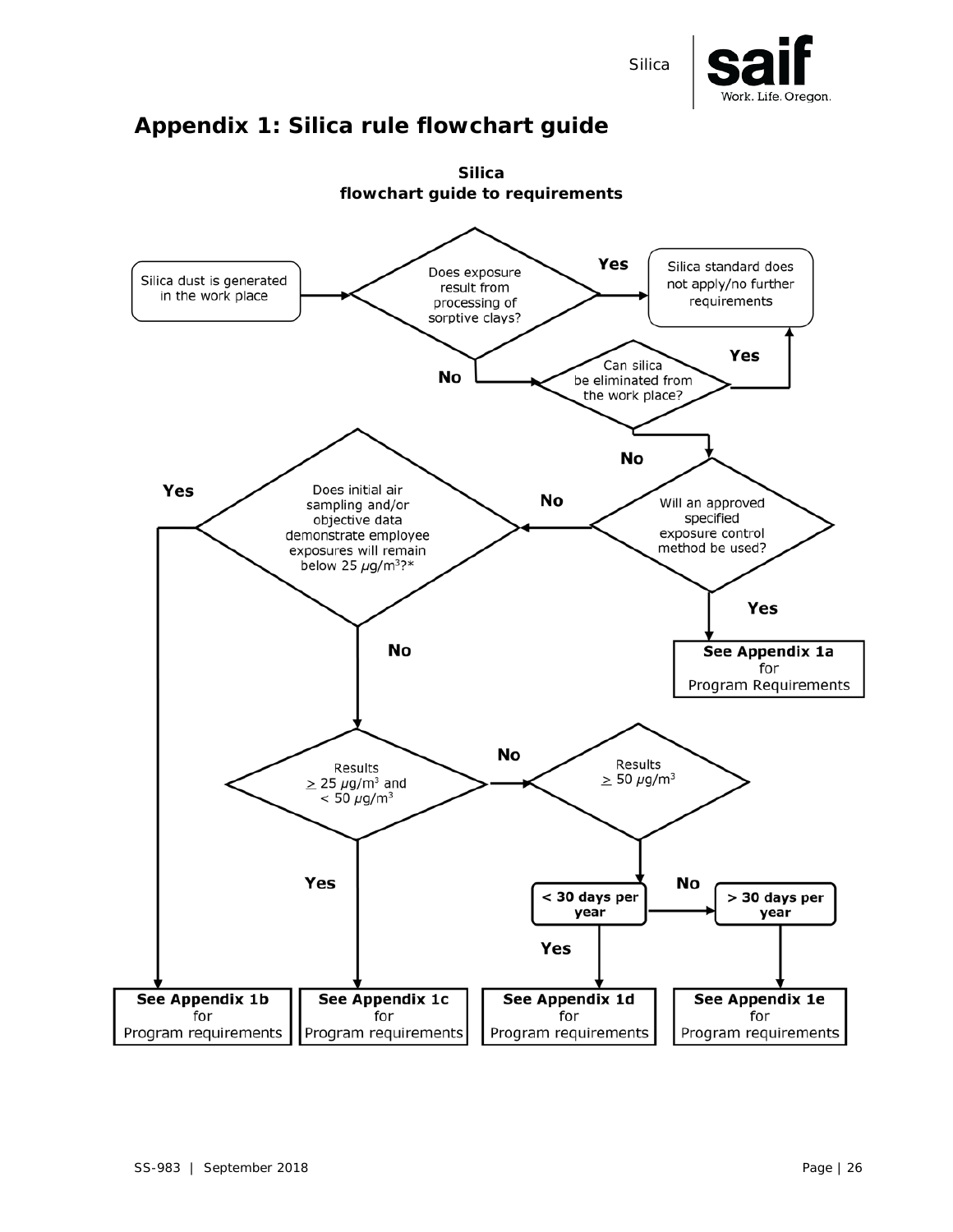

#### **Appendix 1a: Requirements when Table 1 specific exposure control methods are used**

- 1. Establish a written exposure control plan that includes the following information:
	- Description of tasks where silica exposures are possible;
	- Control methods used to protect workers;
	- Restricted access areas; and
	- The name and title of the competent person.
- 2. Designate a competent person to implement the written exposure control plan.
- 3. Restrict housekeeping practices that expose workers to silica where feasible alternatives are available.
- 4. Medical surveillance is required for workers who wear a respirator as part of their exposure control for more than 30 days per year per the Table 1 task. Establish a medical surveillance program per 1910.1062. The medical examination must be conducted:
	- Upon initial assignment to work involving respiratory protection for respirable crystalline silica exposure; and
	- Every three years or as recommended by the PLHCP as long as the employee remains in the medical surveillance program.
- 5. Train employees in the hazards associated with respirable crystalline silica as part of hazard communication training. A copy of the standard must be made readily available without cost to employees. Include the following elements in the training:
	- Health hazards associated with silica exposure, including cancer, lung effects, immune system effects, and kidney effects;
	- Any other health hazards associated with respirable crystalline silica;
	- Specific tasks that could result in exposure and any regulated or restricted access areas;
	- Housekeeping measures to reduce silica dust generation;
	- Other specific protective measures to prevent or reduce exposures;
	- Medical surveillance program purpose and description; and
	- When a competent person is required and the identity of this person.
- <span id="page-26-0"></span>6. Maintain all records in accordance with 29 CFR 1910.1020.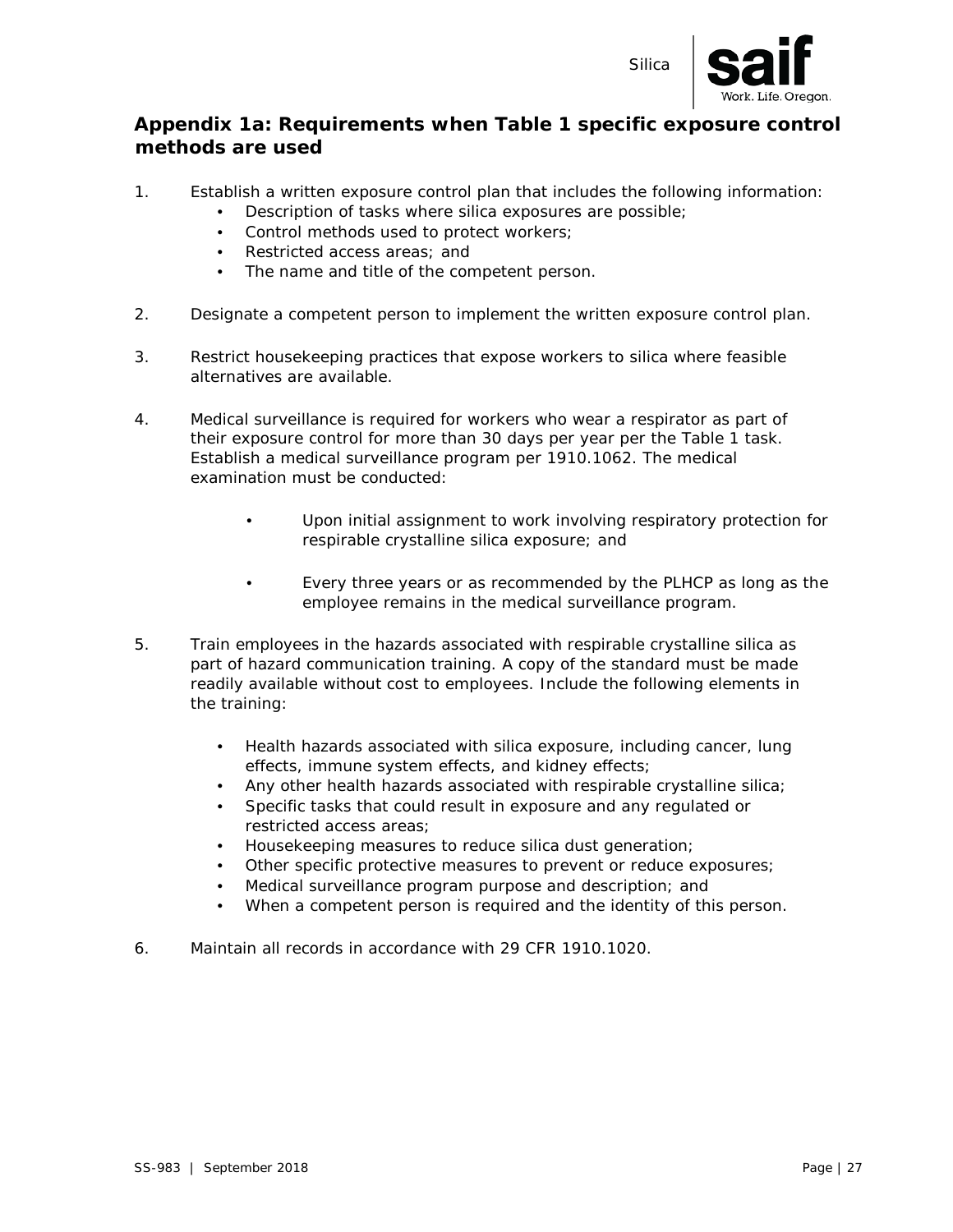

### **Appendix 1b: Requirements for using objective data or when air sample results are less than the AL of 25 µg/m3**

- 1. Record objective data used to determine exposure(s) (if used). Include the following information:
	- a. The silica-containing material encountered/used by employees;
	- b. The source of the objective data;
	- c. Results of all material testing and testing protocol used;
	- d. Description of the process, task, or activity using the material; and
	- e. Any other data relevant to the objective data and associated exposures.
- 2. Record air sample data (if collected) and include the following information:
	- a. The date of each sample measurement;
	- b. The task(s) evaluated;
	- c. Sampling and analytical methods used;
	- d. The number, duration, and results of samples;
	- e. The identity of the laboratory that performed the analysis;
	- f. The type of PPE used during sampling (including respiratory protection); and
	- g. The name, social security number, and job classification of all employees represented by the sampling with a note as to which employees actually participated in the sampling. (Note: Oregon OSHA does not enforce the requirement for recording the employee's Social Security number.)
- 3. Maintain all records in accordance with 29 CFR 1910.1020.
- 4. Notify the affected employees of sampling results by either posting the results in an appropriate location that is accessible to all affected employees or notifying each affected employee individually in writing of the results. For construction employees, notify within five days of receipt of results. For employees other than construction employees, notify within 15 days of receipt of results.
- 5. Train employees in the hazards associated with respirable crystalline silica as part of hazard communication training. A copy of the standard must be made readily available without cost to employees. Include the following elements in the training:
	- a. Health hazards associated with silica exposure including cancer, lung effects, immune system effects, and kidney effects;
	- b. Any other health hazards associated with respirable crystalline silica;
	- c. Any objective data used to determine exposures;
	- d. Specific tasks that could result in exposure and any regulated or restricted access areas;
	- e. Housekeeping measures to reduce silica dust generation;
	- f. Other specific protective measures to prevent or reduce exposures;
	- g. Medical surveillance program purpose and description; and
	- h. When a competent person is required and the identity of this person.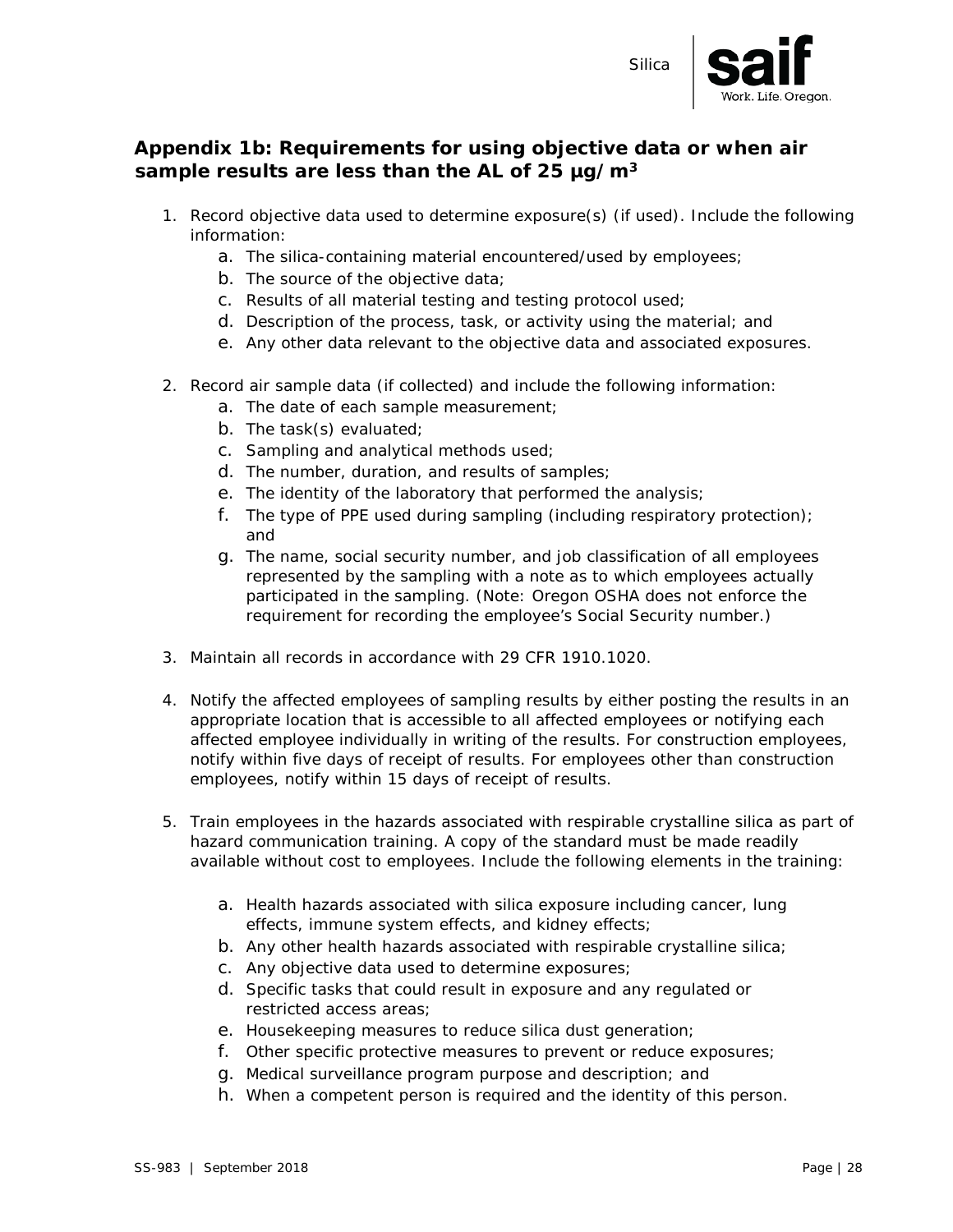



6. Reassess exposures if changes in the workplace may result in new or additional exposures to respirable crystalline silica at or above the action level. New samples must be collected to accurately represent the changed conditions and exposures.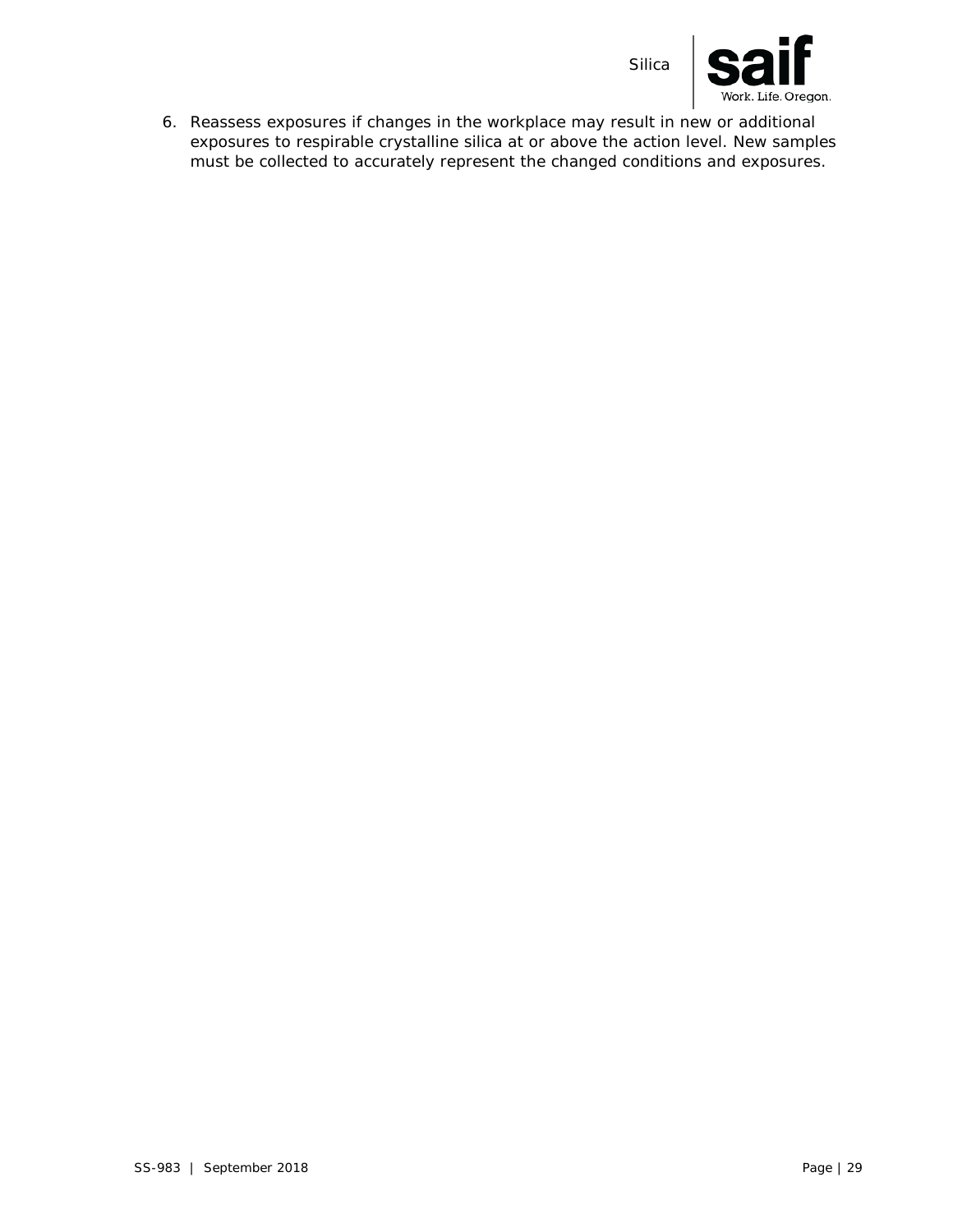

#### <span id="page-29-0"></span>**Appendix 1c: Requirements when air sample results are at or above**  the AL and less than the PEL ( $\geq$  25 µg/m<sup>3</sup> and < 50 µg/m<sup>3</sup>)

- 1. Repeat exposure monitoring every six months.
- 2. Notify the affected employees of monitoring results by either posting the results in an appropriate location that is accessible to all affected employees or notifying each affected employee individually in writing of the results. For construction employees, notify within five days of receipt of results. For employees other than construction employees, notify within 15 days of receipt of results.
- 3. Medical surveillance is necessary for **non-construction employees** if air sample results show respirable crystalline silica exposures at or greater than 25  $\mu$ g/m<sup>3</sup> for more than 30 days per year after July 1, 2020. Establish a medical surveillance program per 1910.1062. The medical examination must be conducted:
	- Upon initial assignment to work involving respirable crystalline silica exposure at or above the action level; and
	- Every three years or as recommended by the PLHCP as long as the employee remains in the medical surveillance program.

The medical exam must include:

- A medical and work history, with emphasis on: past, present, and anticipated exposure to respirable crystalline silica, dust, and other agents affecting the respiratory system; any history of respiratory system dysfunction, including signs and symptoms of respiratory disease (e.g., shortness of breath, cough, wheezing); history of tuberculosis; and smoking status and history;
- A physical examination with special emphasis on the respiratory system;
- A chest X-ray [a single posteroanterior radiographic projection or radiograph of the chest at full inspiration recorded on either film (no less than 14 x 17 inches and no more than 16 x 17 inches) or digital radiography systems], interpreted and classified according to the International Labour Office (ILO) International Classification of Radiographs of Pneumoconioses by a NIOSH-certified B Reader;
- A pulmonary function test to include forced vital capacity (FVC) and forced expiratory volume in one second (FEV1) and FEV1/FVC ratio, administered by a spirometry technician with a current certificate from a NIOSH approved spirometry course;
- Testing for latent tuberculosis infection (initial medical exam only); and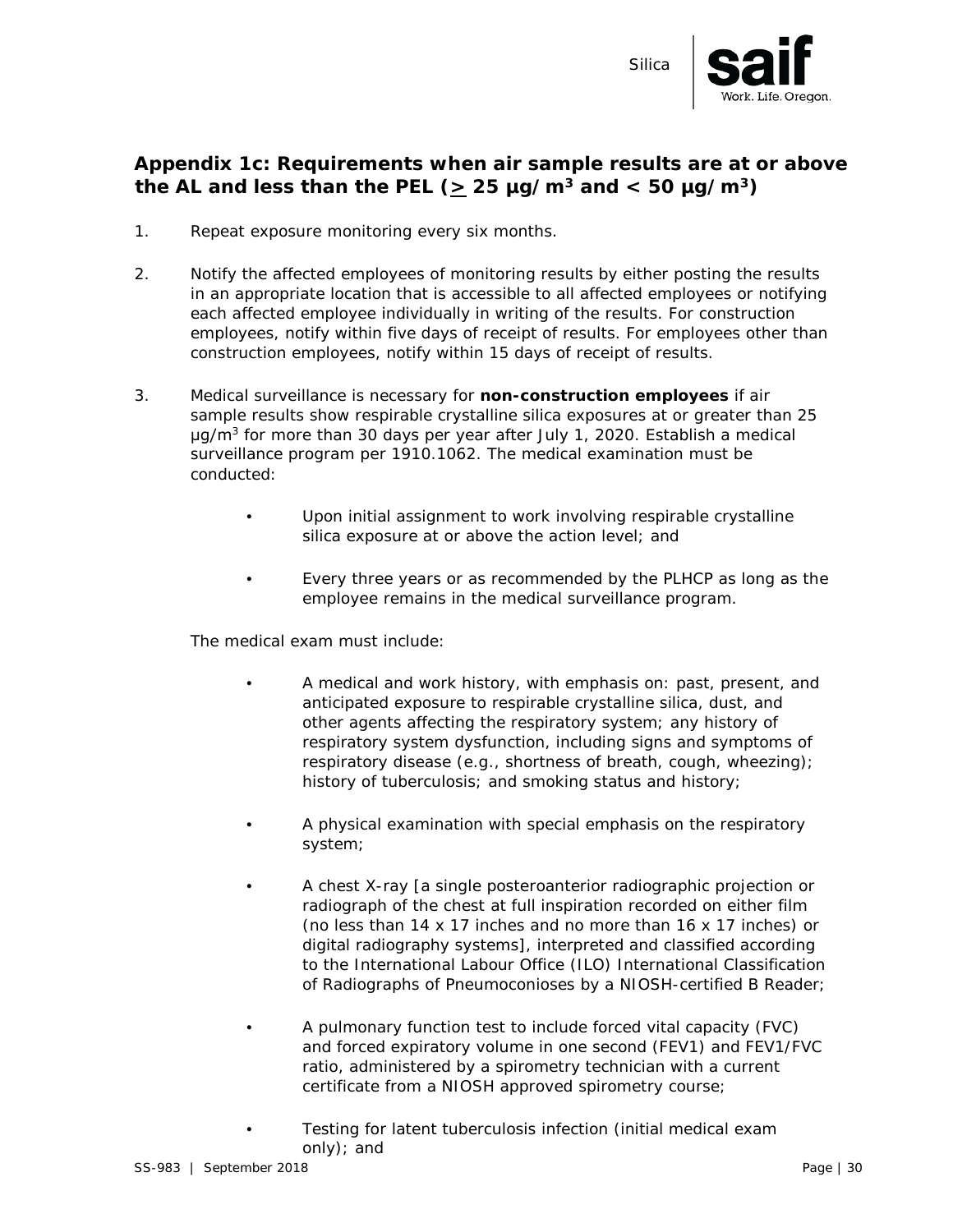

- Any other tests deemed appropriate by the PLHCP.
- Employee medical records must be kept for at least 30 years beyond duration of employment and employees must be granted access to the records in accordance with the OSHA regulation 1910.1020, Access to Employee Exposure and Monitoring Records.
- 4. Train employees in the hazards associated with respirable crystalline silica as part of hazard communication training. A copy of the standard must be made readily available without cost to employees. Include the following elements in the training:
	- Health hazards associated with silica exposure, including cancer, lung effects, immune system effects, and kidney effects;
	- Any other health hazards associated with respirable crystalline silica;
	- Specific tasks that could result in exposure and any regulated or restricted access areas;
	- Housekeeping measures to reduce silica dust generation;
	- Other specific protective measures to prevent or reduce exposures;
	- Medical surveillance program purpose and description; and
	- When a competent person is required and the identity of this person.
- 5. Continue monitoring until at least two consecutive measurements, taken at least seven days apart, are below the action level. At this time, monitoring can be discontinued for that employee.
- 6. Repeat monitoring if changes in the workplace may result in new or additional exposures to respirable crystalline silica at or above the action level. New samples must be collected to accurately represent the changed conditions and exposures.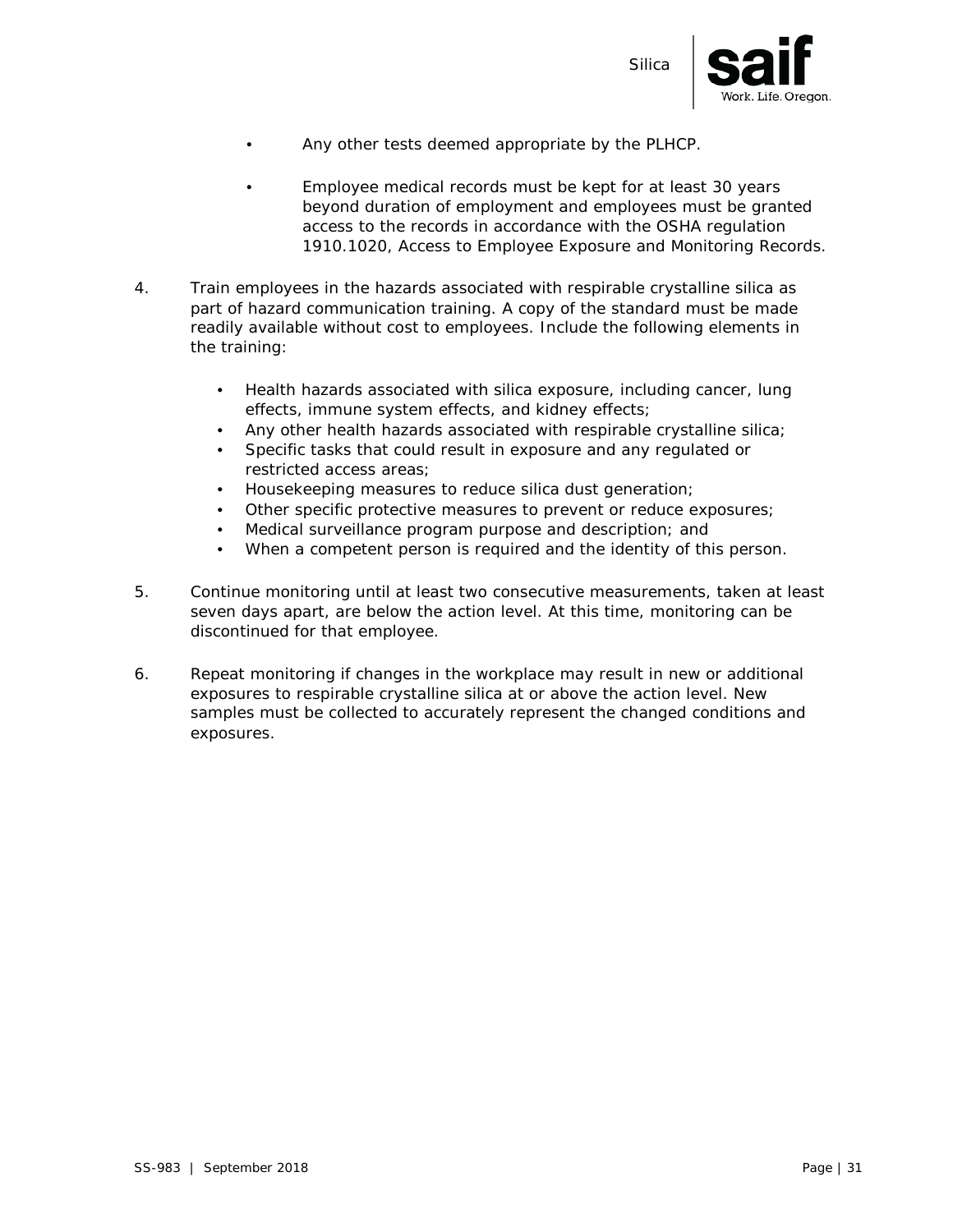

### **Appendix 1d: Requirements when air sample results are at or above the PEL (> 50 µg/m3) less than 30 days/year**

- 1. Repeat monitoring quarterly.
- 2. Notify employees of the results of sampling either by posting them in an area that is accessible to all employees or by providing them to each affected employee individually in writing. For construction employees, notify within five days of receipt of results. For employees other than construction employees, notify within 15 days of receipt of results.
- 3. Provide respiratory protection to employees to reduce and maintain their exposures to respirable crystalline silica to or below the PEL of 50  $\mu q/m^3$ . The use of respirators by employees must comply with the OSHA respiratory protection standard, 1910.134.
- 4. Establish a regulated area where employee exposures to respirable crystalline silica can reasonably be expected to exceed the PEL. This area must be demarcated from the rest of the workplace in a manner that adequately establishes boundaries and alerts employees of the boundaries of the regulated area.
- 5. Train employees in the hazards associated with respirable crystalline silica as part of hazard communication training. A copy of the standard must be made readily available without cost to employees. Include the following elements in the training:
	- Health hazards associated with silica exposure including cancer, lung effects, immune system effects, and kidney effects;
	- Any other health hazards associated with respirable crystalline silica;
	- Specific tasks that could result in exposure and any regulated or restricted access areas;
	- Housekeeping measures to reduce silica dust generation;
	- Other specific protective measures to prevent or reduce exposures;
	- Medical surveillance program purpose and description; and
	- When a competent person is required and the identity of this person.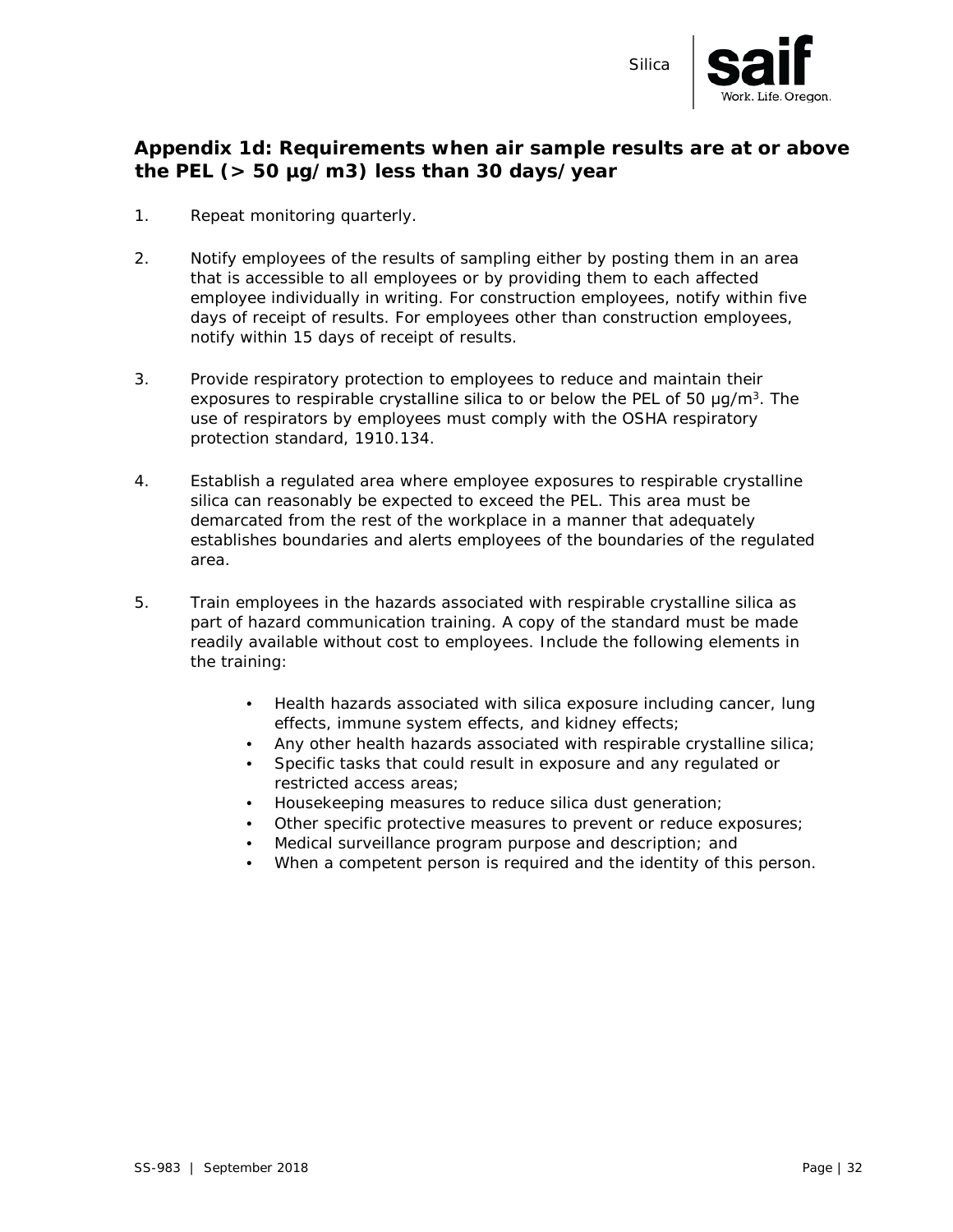

#### **Appendix 1e: Requirements when air sample results are at or above the PEL (> 50 µg/m3) more than 30 days/year**

- 1. Repeat monitoring quarterly.
- 2. Notify employees of the results of sampling either by posting them in an area that is accessible to all employees or by providing them to each affected employee individually in writing. For construction employees, notify within five days of receipt of results. For employees other than construction employees, notify within 15 days of receipt of results.
- 3. Implement engineering and work practice controls to reduce and maintain employee exposure to respirable crystalline silica to or below the PEL, unless it can be demonstrated that they are not feasible.
- 4. Wherever feasible engineering and work practice controls are not sufficient to reduce employee exposures to or below the PEL, they must be used to reduce the exposures to the lowest levels achievable, and then must be supplemented with the use of respiratory protection. The use of respirators by employees must comply with the OSHA respiratory protection standard, 1910.134.
- 5. Establish a medical surveillance program (see 1910.1062). The medical examination must be conducted:
	- Upon initial assignment to work involving respirable crystalline silica exposure at or above the action level; and
	- Every three years or as recommended by the PLHCP as long as the employee remains in the medical surveillance program.

The medical exam must include:

- A medical and work history, with emphasis on: past, present, and anticipated exposure to respirable crystalline silica, dust, and other agents affecting the respiratory system; any history of respiratory system dysfunction, including signs and symptoms of respiratory disease (e.g., shortness of breath, cough, wheezing); history of tuberculosis; and smoking status and history;
- A physical examination with special emphasis on the respiratory system;
- A chest X-ray [a single posteroanterior radiographic projection or radiograph of the chest at full inspiration recorded on either film (no less than 14 x 17 inches and no more than 16 x 17 inches) or digital radiography systems], interpreted and classified according to the International Labour Office (ILO) International Classification of Radiographs of Pneumoconioses by a NIOSH-certified B Reader;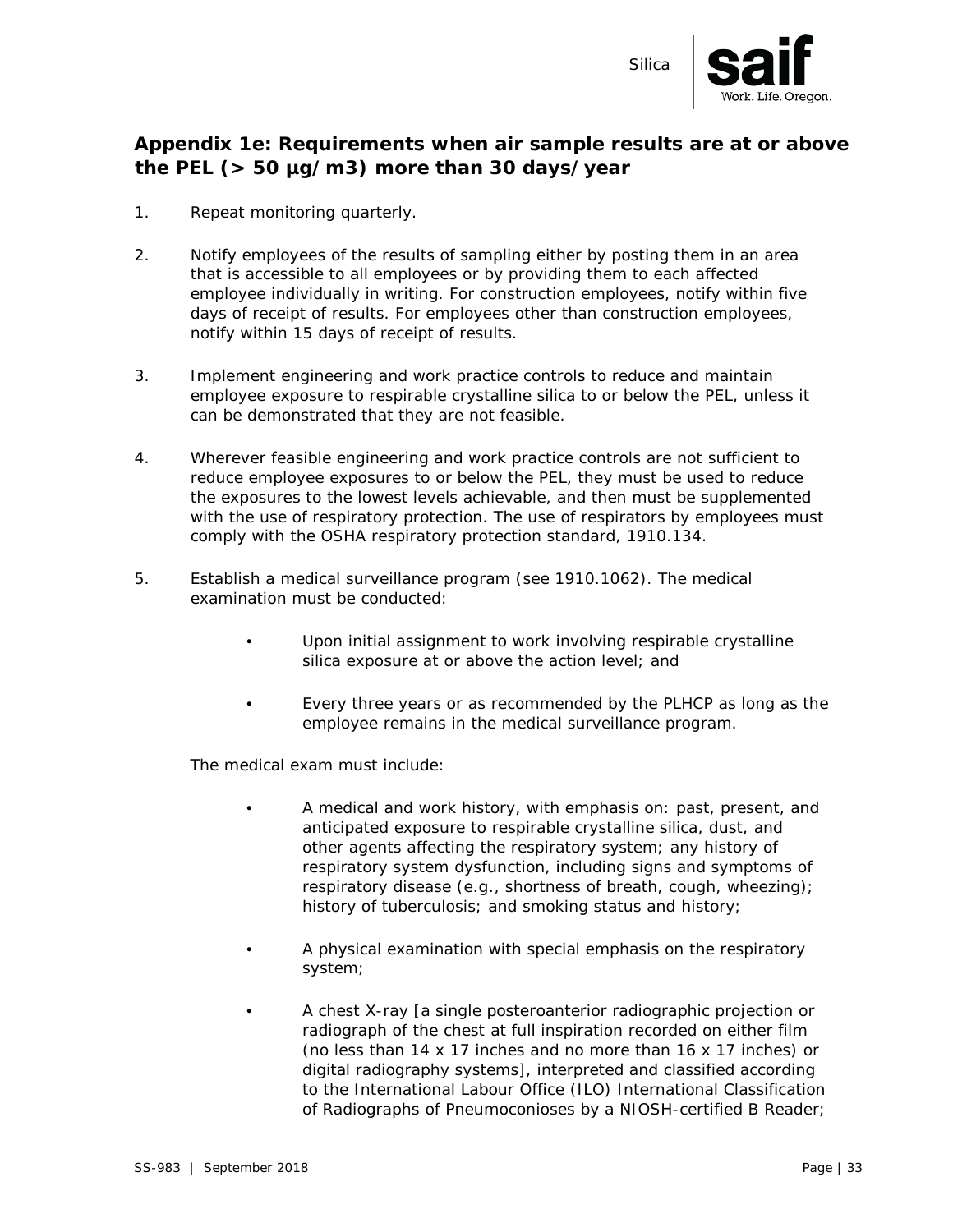



- A pulmonary function test to include forced vital capacity (FVC) and forced expiratory volume in one second (FEV1) and FEV1/FVC ratio, administered by a spirometry technician with a current certificate from a NIOSH approved spirometry course;
- Testing for latent tuberculosis infection (initial medical exam only); and
- Any other tests deemed appropriate by the PLHCP.

Employee medical records must be kept for at least 30 years beyond duration of employment and employees must be granted access to the records in accordance with the OSHA regulation 1910.1020, Access to Employee Exposure and Monitoring Records.

- 6. Train employees in the hazards associated with respirable crystalline silica as part of hazard communication training. A copy of the standard must be made readily available without cost to employees. Include the following elements in the training:
	- Health hazards associated with silica exposure, including cancer, lung effects, immune system effects, and kidney effects;
	- Any other health hazards associated with respirable crystalline silica;
	- Specific tasks that could result in exposure and any regulated or restricted access areas;
	- Housekeeping measures to reduce silica dust generation;
	- Other specific protective measures to prevent or reduce exposures;
	- Medical surveillance program purpose and description; and
	- When a competent person is required and the identity of this person.